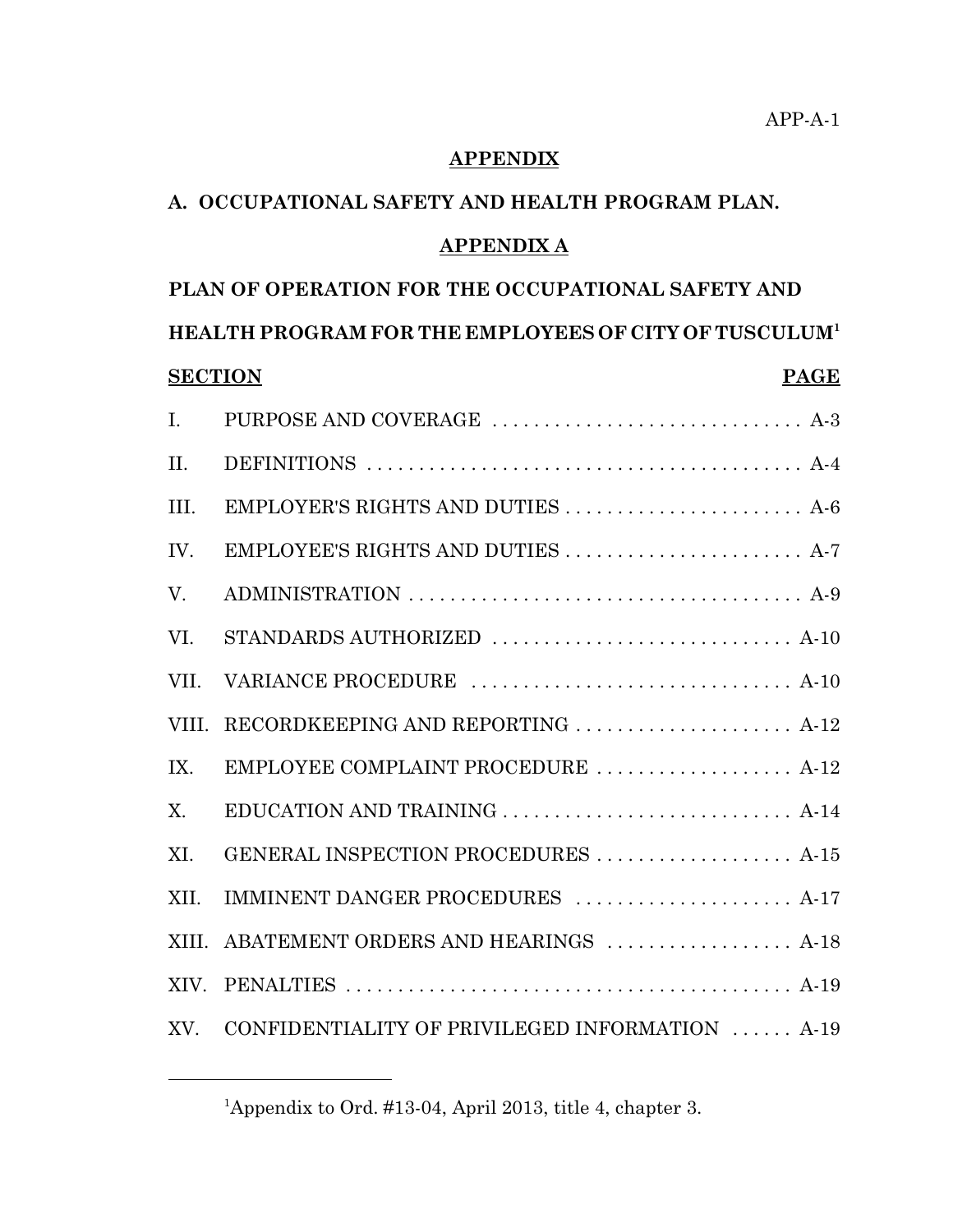# APP-A-2

| XVI. DISCRIMINATION INVESTIGATIONS AND SANCTIONS  A-19                                           |  |
|--------------------------------------------------------------------------------------------------|--|
| XVII. COMPLIANCE WITH OTHER LAWS NOT EXCUSED  A-20                                               |  |
| <b>APPENDICES</b>                                                                                |  |
| I. WORK LOCATIONS $\ldots \ldots \ldots \ldots \ldots \ldots \ldots \ldots \ldots \ldots$ . A-21 |  |
| II. NOTICE TO ALL EMPLOYEES  A-22                                                                |  |
|                                                                                                  |  |
| IV. ACCIDENT REPORTING PROCEDURES  A-25                                                          |  |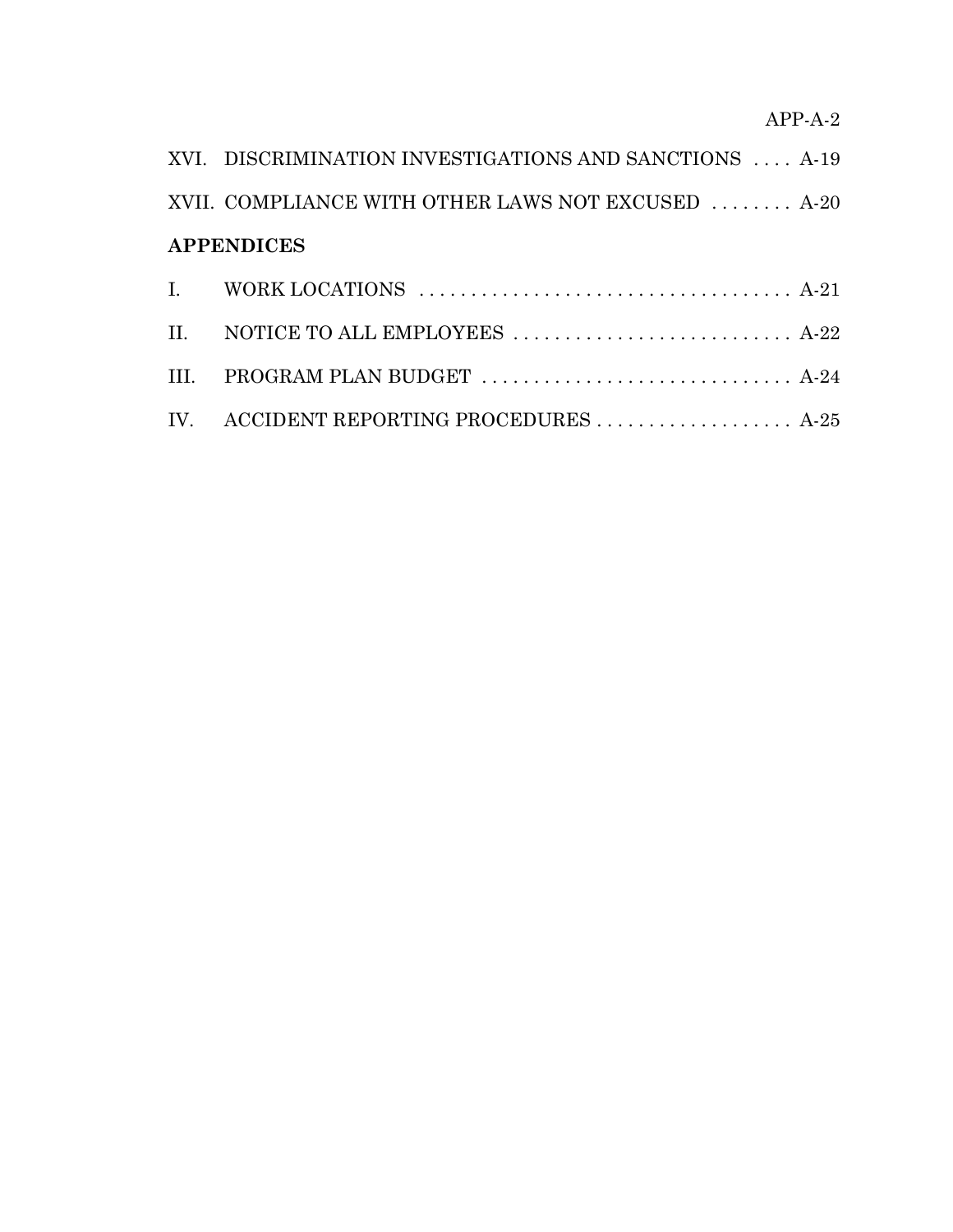#### **I. PURPOSE AND COVERAGE**

The purpose of this plan is to provide guidelines and procedures for implementing the Occupational Safety and Health Program for the employees of the City of Tusculum. This plan is applicable to all employees part-time, fulltime, seasonal or permanent.

The City of Tusculum in electing to update and maintain an effective Occupational Safety and Health Program Plan for its employees.

- a. Provide a safe and healthful place and condition of employment.
- b. Require the use of safety equipment, personal protective equipment, and other devices where reasonably necessary to protect employees.
- c. Make, keep, preserve, and make available to the Commissioner of Labor and Workforce Development, his designated representatives, or persons within the Department of Labor and Workforce Development to whom such responsibilities have been delegated, including the Safety Director of the Division of Occupational Safety and Health adequate records of all occupational accidents and illnesses and personal injuries for proper evaluation and necessary corrective action as required.
- d. Consult with the Commissioner of Labor and Workforce Development or his designated representative with regard to the adequacy of the form and content of such records.
- e. Consult with the Commissioner of Labor and Workforce Development regarding safety and health problems which are considered to be unusual or peculiar and are such that they cannot be resolved under an occupational safety and health standard promulgated by the State.
- f. Assist the Commissioner of Labor and Workforce Development or his monitoring activities to determine Program Plan effectiveness and compliance with the occupational safety and health standards.
- g. Make a report to the Commissioner of Labor and Workforce Development annually, or as may otherwise be required, including information on occupational accidents, injuries, and illnesses and accomplishments and progress made toward achieving the goals of the Occupational Safety and Health Program Plan.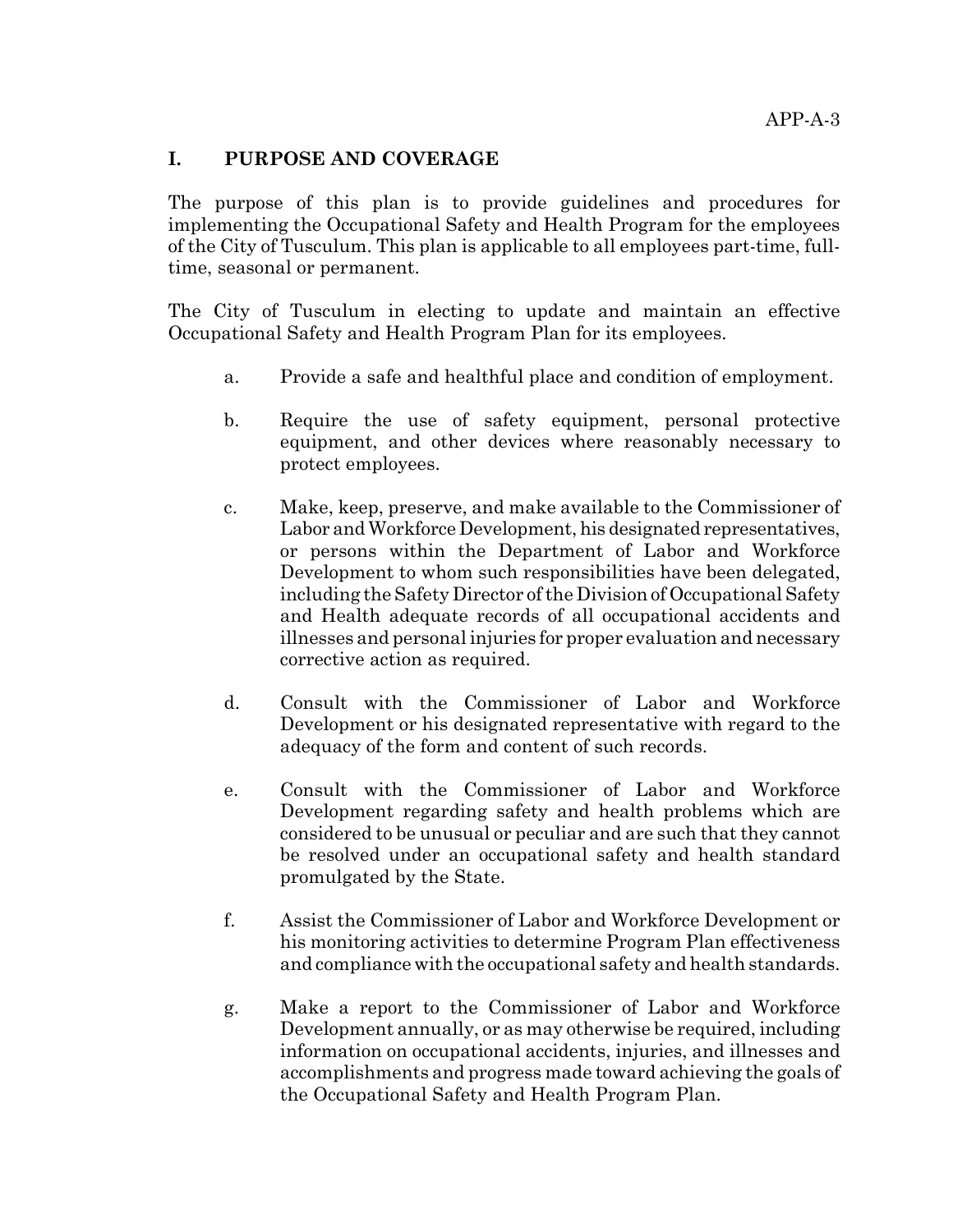h. Provide reasonable opportunity for and encourage the participation of employees in the effectuation of the objectives of this Program Plan, including the opportunity to make anonymous complaints concerning conditions or practices which may be injurious to employees' safety and health.

### **II. DEFINITIONS**

For the purposes of this Program Plan, the following definitions apply:

- a. COMMISSIONER OF LABOR and Workforce Development means the chief executive officer of the Tennessee Department of Labor and Workforce Development. This includes any person appointed, designated, or deputized to perform the duties or to exercise the powers assigned to the Commissioner of Labor and Workforce Development.
- b. EMPLOYER means the City of Tusculum and includes each administrative department, board, commission, division, or other agency of the City of Tusculum.
- c. SAFETY DIRECTOR OF OCCUPATIONAL SAFETY AND HEALTH or SAFETY DIRECTOR means the person designated by the establishing ordinance, or executive order to perform duties or to exercise powers assigned so as to plan, develop, and administer the Occupational Safety and Health Program Plan for the employees of the City of Tusculum.
- d. INSPECTOR(S) means the individual(s) appointed or designated by the Safety Director of Occupational Safety and Health to conduct inspections provided for herein. If no such compliance inspector(s) is appointed, inspections shall be conducted by the Safety Director of Occupational Safety and Health.
- e. APPOINTING AUTHORITY means any official or group of officials of the employer having legally designated powers of appointment, employment, or removal there from for a specific department, board, commission, division, or other agency of this employer.
- f. EMPLOYEE means any person performing services for this employer and listed on the payroll of this employer, either as parttime, full-time, seasonal, or permanent. It also includes any persons normally classified as "volunteers" provided such persons received remuneration of any kind for their services. This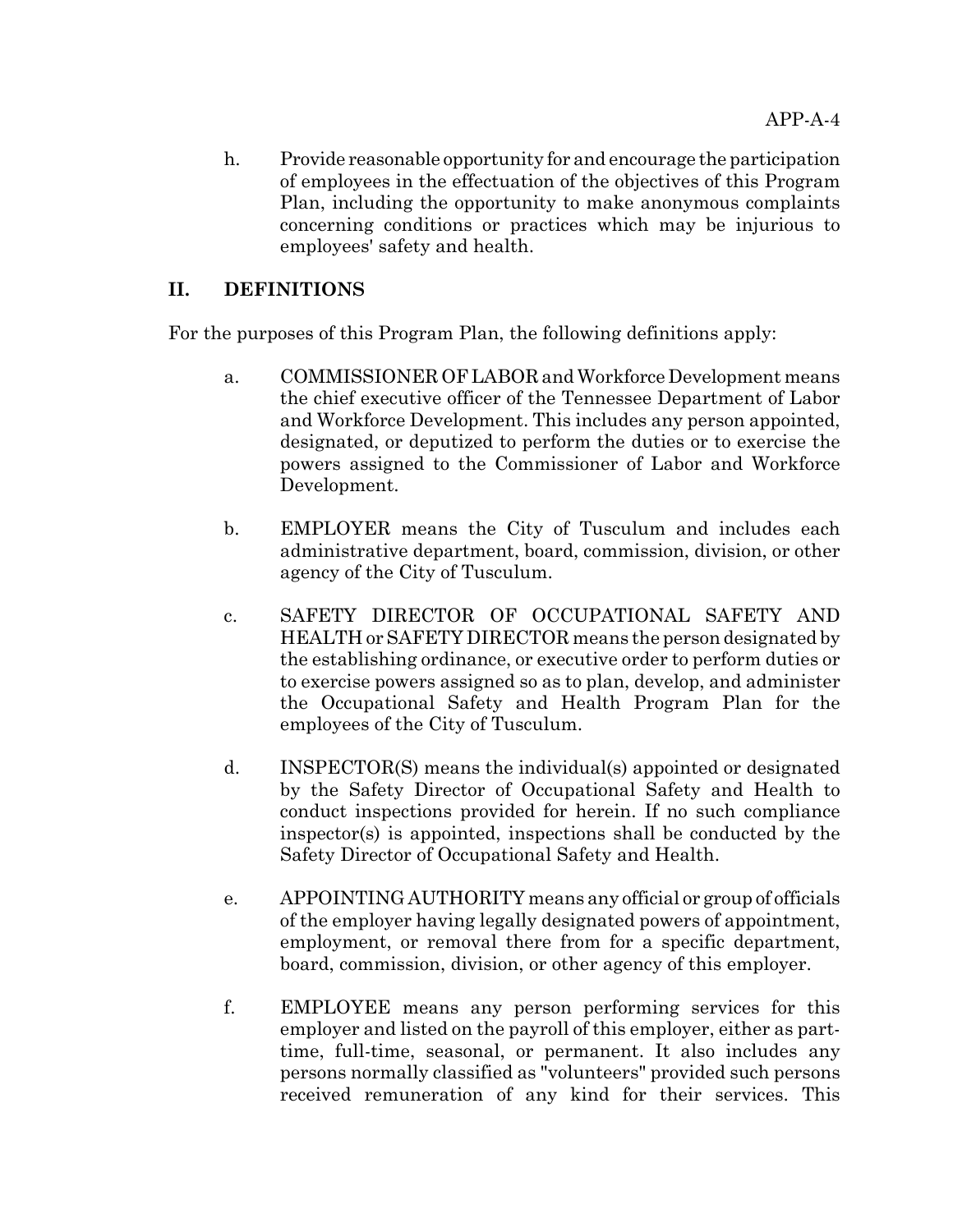definition shall not include independent contractors, their agents, servants, and employees.

- g. PERSON means one or more individuals, partnerships, associations, corporations, business trusts, or legal representatives of any organized group of persons.
- h. STANDARD means an occupational safety and health standard promulgated by the Commissioner of Labor and Workforce Development in accordance with Section VI (6) of the Tennessee Occupational Safety and Health Act of 1972 which requires conditions or the adoption or the use of one or more practices, means, methods, operations or processes or the use of equipment or personal protective equipment necessary or appropriate to provide safe and healthful conditions and places of employment.
- i. IMMINENT DANGER means any conditions or practices in any place of employment which are such that a hazard exists which could reasonably be expected to cause death or serious physical harm immediately or before the imminence of such hazard can be eliminated through normal compliance enforcement procedures.
- j. ESTABLISHMENT or WORKSITE means a single physical location under the control of this employer where business is conducted, services are rendered, or industrial type operations are performed.
- k. SERIOUS INJURY or HARM means that type of harm that would cause permanent or prolonged impairment of the body in that:
	- 1. A part of the body would be permanently removed (e.g., amputation of an arm, leg, finger(s); loss of an eye) or rendered functionally useless or substantially reduced in efficiency on or off the job (e.g., leg shattered so severely that mobility would be permanently reduced), or
	- 2. A part of an internal body system would be inhibited in its normal performance or function to such a degree as to shorten life or cause reduction in physical or mental efficiency (e.g., lung impairment causing shortness of breath).

On the other hand, simple fractures, cuts, bruises, concussions, or similar injuries would not fit either of these categories and would not constitute serious physical harm.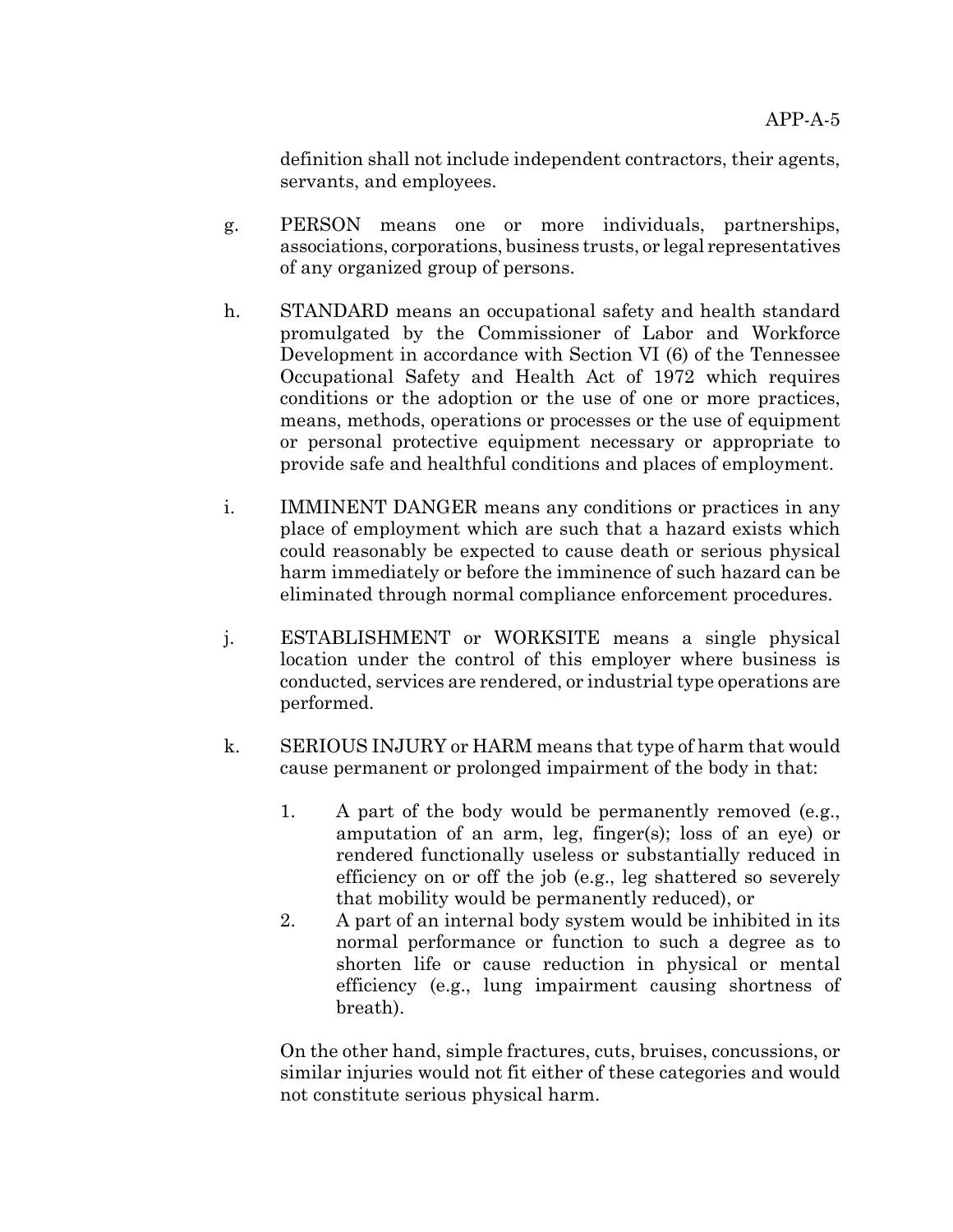- l. ACT or TOSH Act shall mean the Tennessee Occupational Safety and Health Act of 1972.
- m. GOVERNING BODY means the County Quarterly Court, Board of Aldermen, Board of Commissioners, City or Town Council, Board of Governors, etc., whichever may be applicable to the local government, government agency, or utility to which this plan applies.
- n. CHIEF EXECUTIVE OFFICER means the chief administrative official, County Judge, County Chairman, County Mayor, Mayor, City Manager, General Manager, etc., as may be applicable.

### **III. EMPLOYER'S RIGHTS AND DUTIES**

Rights and duties of the employer shall include, but are not limited to, the following provisions:

- a. Employer shall furnish to each employee conditions of employment and a place of employment free from recognized hazards that are causing or are likely to cause death or serious injury or harm to employees.
- b. Employer shall comply with occupational safety and health standards and regulations promulgated pursuant to Section VI (6) of the Tennessee Occupational Safety and Health Act of 1972.
- c. Employer shall refrain from an unreasonable restraint on the right of the Commissioner of Labor and Workforce Development to inspect the employer(s) place(s) of business. Employer shall assist the Commissioner of Labor and Workforce Development in the performance of their monitoring duties by supplying or by making available information, personnel, or aids reasonably necessary to the effective conduct of the monitoring activity.
- d. Employer is entitled to participate in the development of standards by submission of comments on proposed standards, participation in hearing on proposed standards, or by requesting the development of standards on a given issue under Section 6 of the Tennessee Occupational Safety and Health Act of 1972.
- e. Employer is entitled to request an order granting a variance from an occupational safety and health standard.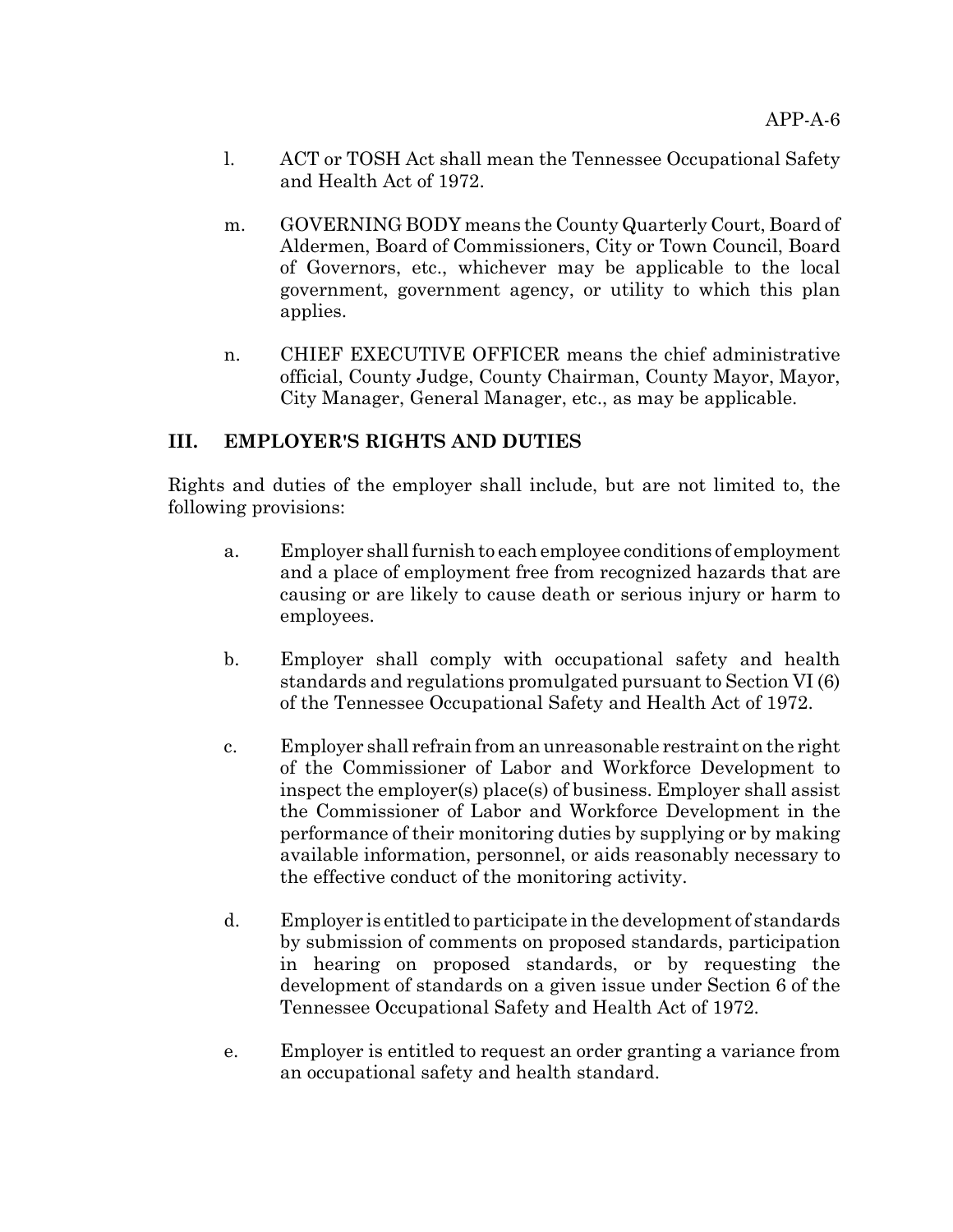- f. Employer is entitled to protection of its legally privileged communication.
- g. Employer shall inspect all work sites to insure the provisions of this Program Plan are complied with and carried out.
- h. Employer shall notify and inform any employee who has been or is being exposed in a biologically significant manner to harmful agents or material in excess of the applicable standard and of corrective action being taken.
- i. Employer shall notify all employees of their rights and duties under this Program Plan.

## **IV. EMPLOYEE'S RIGHTS AND DUTIES**

Rights and duties of employees shall include, but are not limited to, the following provisions:

- a. Each employee shall comply with occupational safety and health act standards and all rules, regulations, and orders issued pursuant to this Program Plan and the Tennessee Occupational Safety and Health Act of 1972 which are applicable to his or her own actions and conduct.
- b. Each employee shall be notified by the placing of a notice upon bulletin boards, or other places of common passage, of any application for a permanent or temporary order granting the employer a variance from any provisions of the TOSH Act or any standard or regulation promulgated under the Act.
- c. Each employees shall be given the opportunity to participate in any hearing which concerns an application by the employer for a variance from a standard or regulation promulgated under the Act.
- d. Any employee who may be adversely affected by a standard or variance issued pursuant to the Act or this Program Plan may file a petition with the Commissioner of Labor and Workforce Development or whoever is responsible for the promulgation of the standard or the granting of the variance.
- e. Any employee who has been exposed or is being exposed to toxic materials or harmful physical agents in concentrations or at levels in excess of that provided for by any applicable standard shall be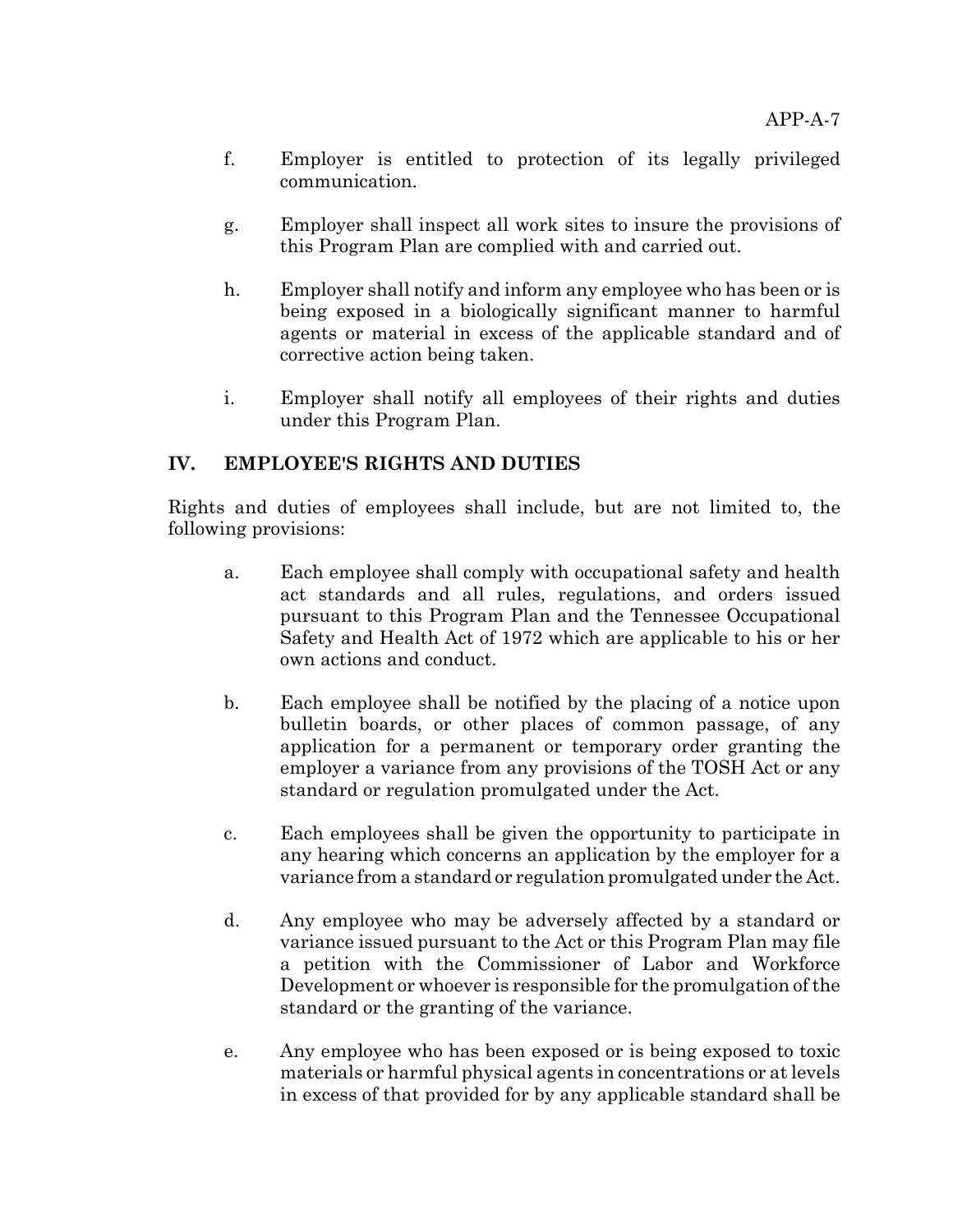provided by the employer with information on any significant hazards to which they are or have been exposed, relevant symptoms, and proper conditions for safe use or exposure. Employees shall also be informed of corrective action being taken.

- f. Subject to regulations issued pursuant to this Program Plan, any employee or authorized representative of employees shall be given the right to request an inspection and to consult with the Safety Director or Inspector at the time of the physical inspection of the worksite.
- g. Any employee may bring to the attention of the Safety Director any violation or suspected violations of the standards or any other health or safety hazards.
- h. No employee shall be discharged or discriminated against because such employee has filed any complaint or instituted or caused to be instituted any proceeding or inspection under or relating to this Program Plan.
- i. Any employee who believes that he or she has been discriminated against or discharged in violation of subsection (h) of this section may file a complaint alleging such discrimination with the Safety Director. Such employee may also, within thirty (30) days after such violation occurs, file a complaint with the Commissioner of Labor and Workforce Development alleging such discrimination.
- j. Nothing in this or any other provisions of this Program Plan shall be deemed to authorize or require any employee to undergo medical examination, immunization, or treatment for those who object thereto on religious grounds, except where such is necessary for the protection of the health or safety or others or when a medical examination may be reasonably required for performance of a specific job.
- k. Employees shall report any accident, injury, or illness resulting from their job, however minor it may seem to be, to their supervisor or the Safety Director within twenty-four (24) hours after the occurrence.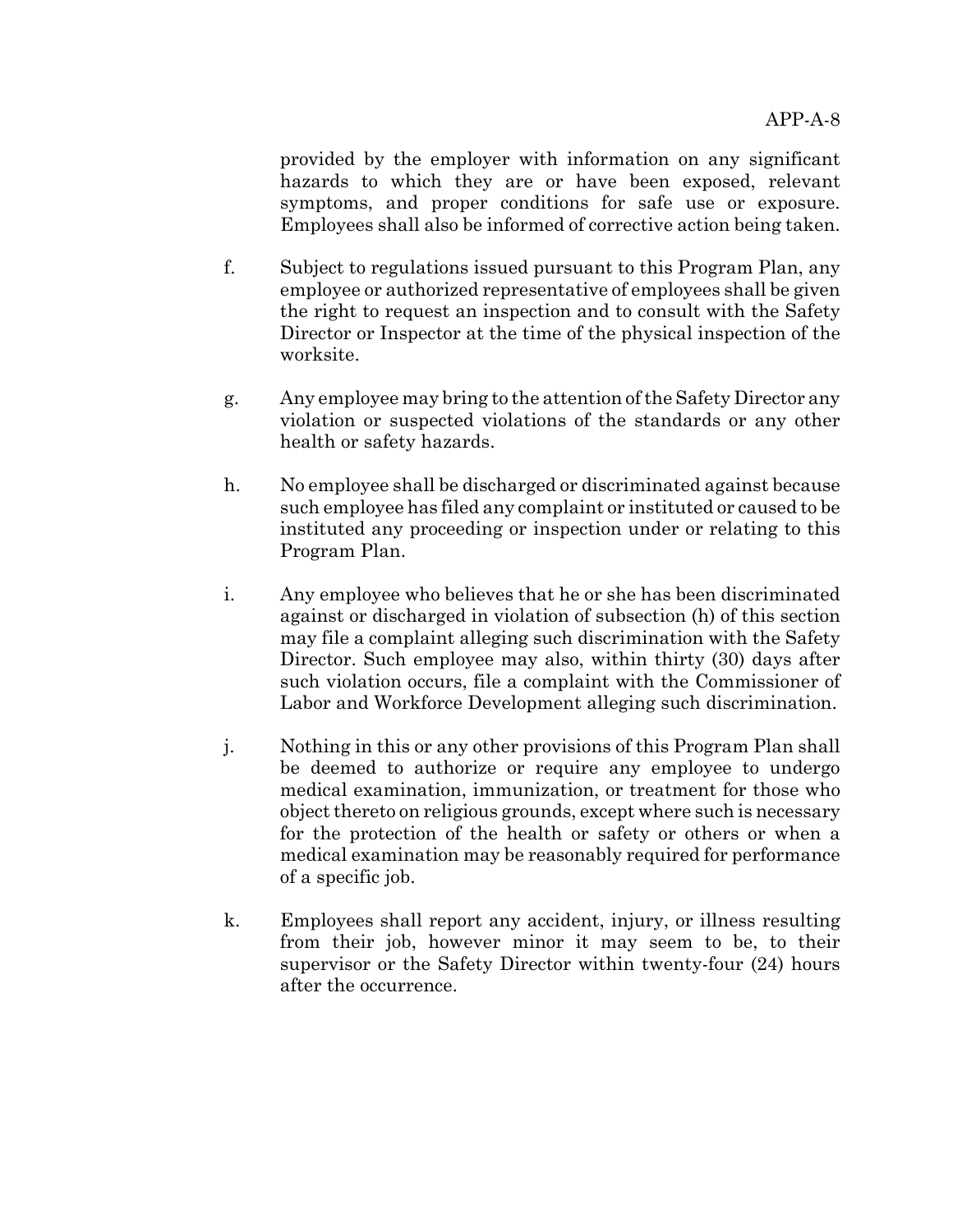### **V. ADMINISTRATION**

- a. The Safety Director of Occupational Safety and Health is designated to perform duties or to exercise powers assigned so as to administer this Occupational Safety and Health Program Plan.
	- 1. The Safety Director may designate person or persons as he deems necessary to carry out his powers, duties, and responsibilities under this Program Plan.
	- 2. The Safety Director may delegate the power to make inspections, provided procedures employed are as effective as those employed by the Safety Director.
	- 3. The Safety Director shall employ measures to coordinate, to the extent possible, activities of all departments to promote efficiency and to minimize any inconveniences under this Program Plan.
	- 4. The Safety Director may request qualified technical personnel from any department or section of government to assist him in making compliance inspections, accident investigations, or as he may otherwise deem necessary and appropriate in order to carry out his duties under this Program Plan.
	- 5. The Safety Director shall prepare the report to the Commissioner of Labor and Workforce Development required by subsection (g) of Section 1 of this plan.
	- 6. The Safety Director shall make or cause to be made periodic and follow-up inspections of all facilities and worksites where employees of this employer are employed. He shall make recommendations to correct any hazards or exposures observed. He shall make or cause to be made any inspections required by complaints submitted by employees or inspections requested by employees.
	- 7. The Safety Director shall assist any officials of the employer in the investigation of occupational accidents or illnesses.
	- 8. The Safety Director shall maintain or cause to be maintained records required under Section VIII of this plan.
	- 9. The Safety Director shall, in the eventuality that there is a fatality or an accident resulting in the hospitalization of three or more employees insure that the Commissioner of Labor and Workforce Development receives notification of the occurrence within eight (8) hours.
- b. The administrative or operational head of each department, division, board, or other agency of this employer shall be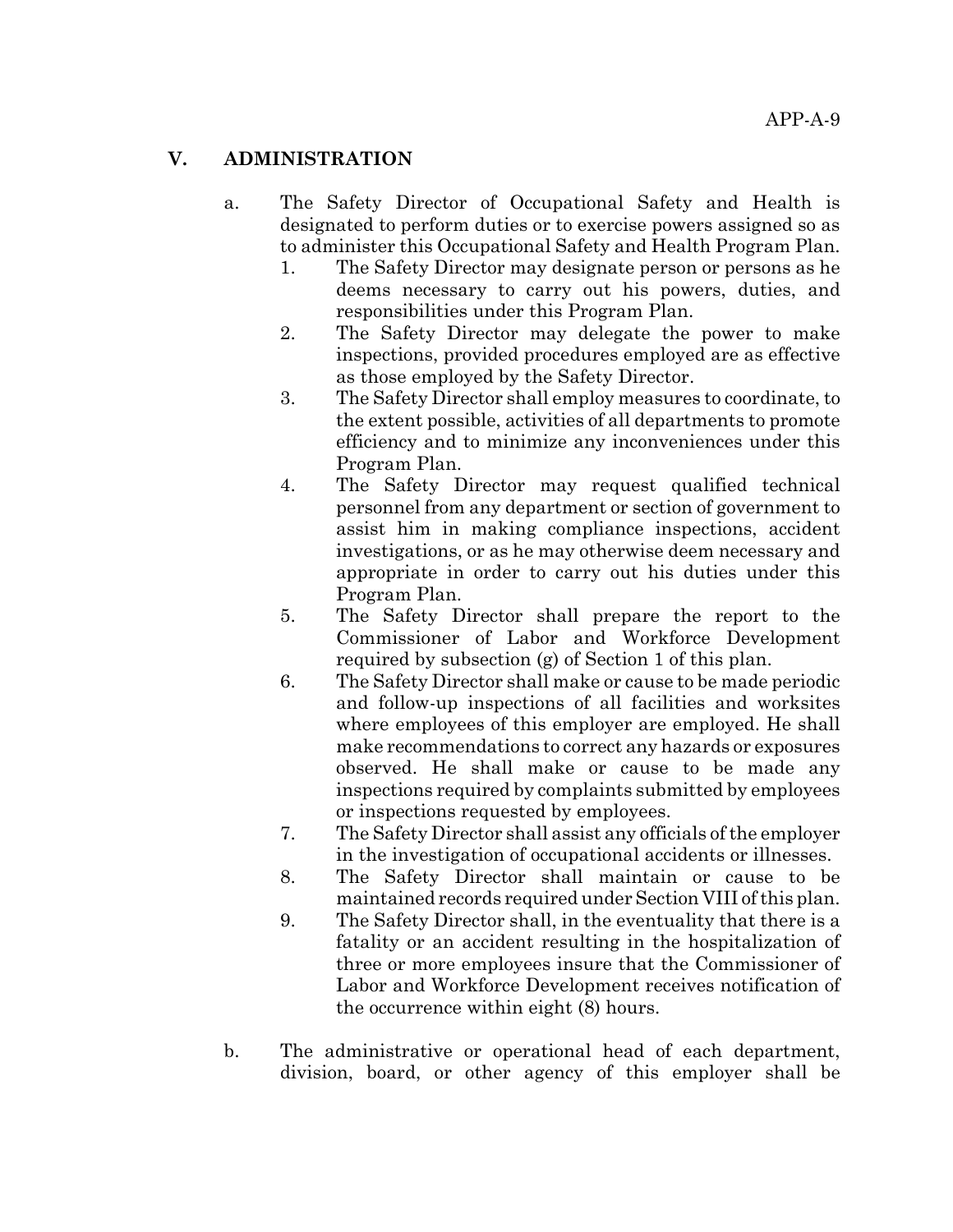responsible for the implementation of this Occupational Safety and Health Program Plan within their respective areas.

- 1. The administrative or operational head shall follow the directions of the Safety Director on all issues involving occupational safety and health of employees as set forth in this plan.
- 2. The administrative or operational head shall comply with all abatement orders issued in accordance with the provisions of this plan or request a review of the order with the Safety Director within the abatement period.
- 3. The administrative or operational head should make periodic safety surveys of the establishment under his jurisdiction to become aware of hazards or standards violations that may exist and make an attempt to immediately correct such hazards or violations.
- 4. The administrative or operational head shall investigate all occupational accidents, injuries, or illnesses reported to him. He shall report such accidents, injuries, or illnesses to the Safety Director along with his findings and/or recommendations in accordance with APPENDIX IV of this plan.

# **VI. STANDARDS AUTHORIZED**

The standards adopted under this Program Plan are the applicable standards developed and promulgated under Section VI (6) of the Tennessee Occupational Safety and Health Act of 1972. Additional standards may be promulgated by the governing body of this employer as that body may deem necessary for the safety and health of employees. Note: 29 CFR 1910 General Industry Regulations; 29 CFR 1926 Construction Industry Regulations; and the Rules of Tennessee Department of Labor and Workforce Development Occupational Safety and Health, CHAPTER 0800-01-1 through CHAPTER 0800-01-11 are the standards and rules invoked.

## **VII. VARIANCE PROCEDURE**

The Safety Director may apply for a variance as a result of a complaint from an employee or of his knowledge of certain hazards or exposures. The Safety Director should definitely believe that a variance is needed before the application for a variance is submitted to the Commissioner of Labor and Workforce Development. The procedure for applying for a variance to the adopted safety and health standards is as follows: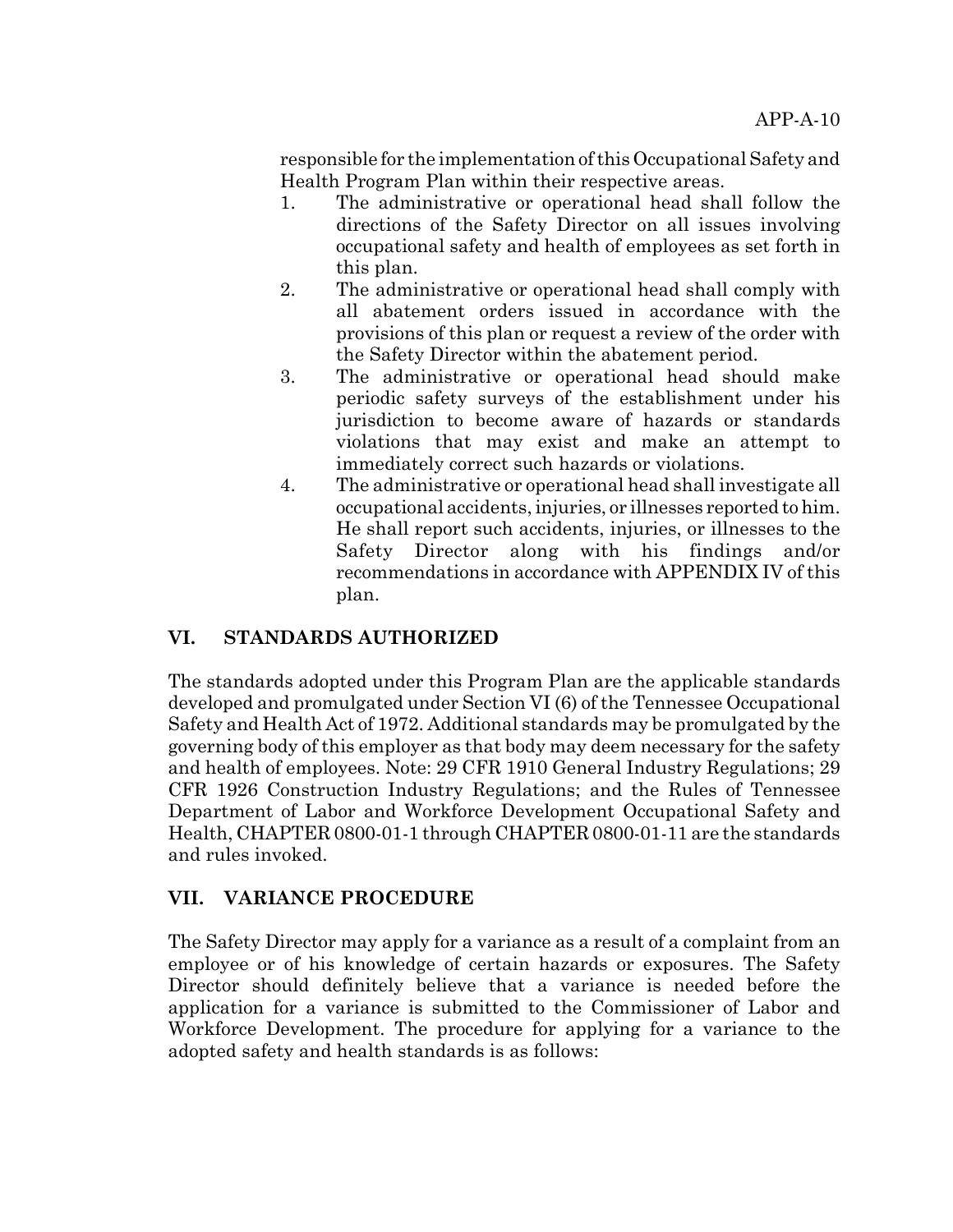- a. The application for a variance shall be prepared in writing and shall contain:
	- 1. A specification of the standard or portion thereof from which the variance is sought.
	- 2. A detailed statement of the reason(s) why the employer is unable to comply with the standard supported by representations by qualified personnel having first-hand knowledge of the facts represented.
	- 3. A statement of the steps employer has taken and will take (with specific date) to protect employees against the hazard covered by the standard.
	- 4. A statement of when the employer expects to comply and what steps have or will be taken (with dates specified) to come into compliance with the standard.
	- 5. A certification that the employer has informed employees, their authorized representative(s), and/or interested parties by giving them a copy of the request, posting a statement summarizing the application (to include the location of a copy available for examination) at the places where employee notices are normally posted and by other appropriate means. The certification shall contain a description of the means actually used to inform employees and that employees have been informed of their right to petition the Commissioner of Labor and Workforce Development for a hearing.
- b. The application for a variance should be sent to the Commissioner of Labor and Workforce Development by registered or certified mail.
- c. The Commissioner of Labor and Workforce Development will review the application for a variance and may deny the request or issue an order granting the variance. An order granting a variance shall be issued only if it has been established that:
	- 1. The employer:
		- i. Is unable to comply with the standard by the effective date because of unavailability of professional or technical personnel or materials and equipment required or necessary construction or alteration of facilities or technology.
		- ii. Has taken all available steps to safeguard employees against the hazard(s) covered by the standard.
		- iii. Has as effective Program Plan for coming into compliance with the standard as quickly as possible.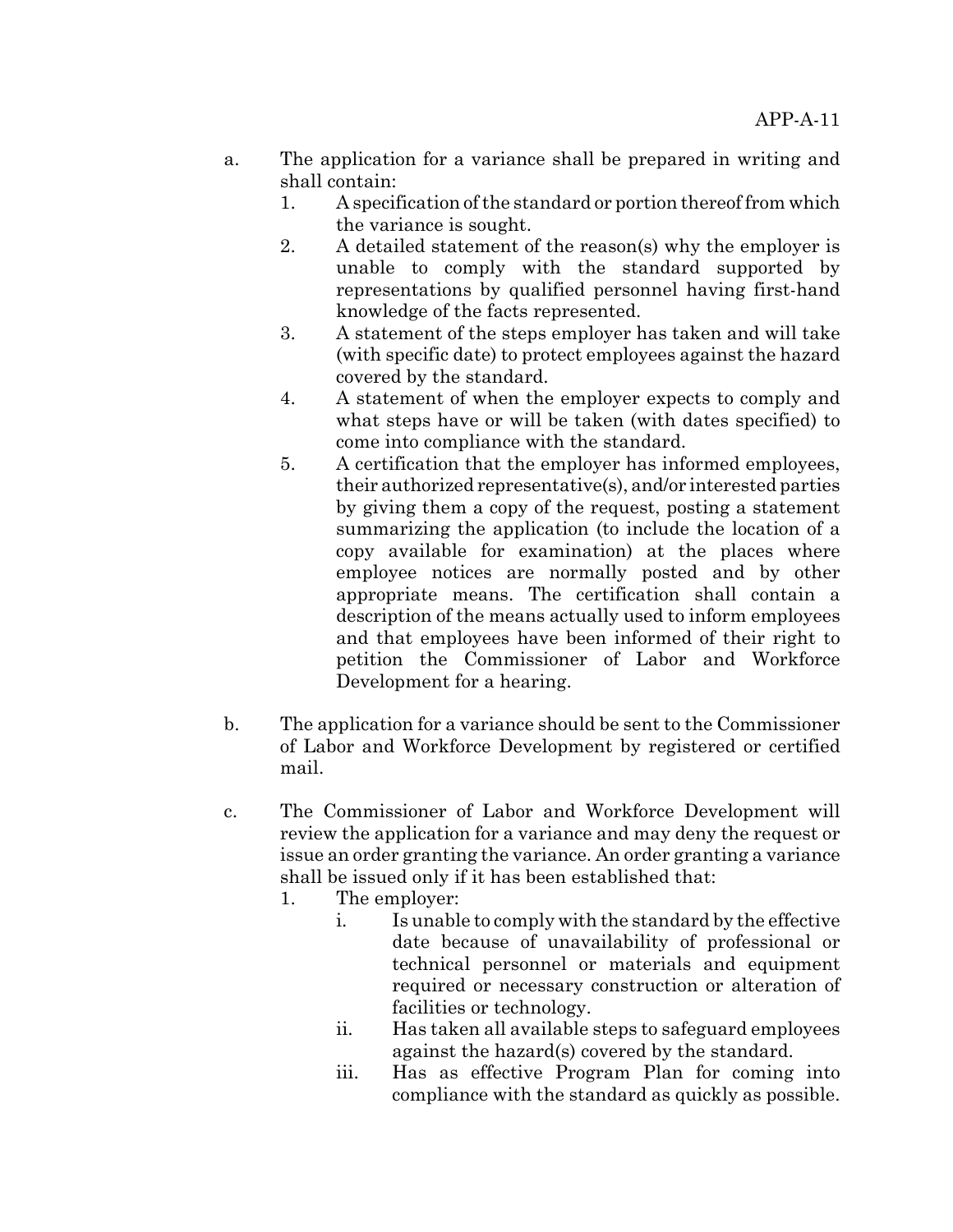- 2. The employee is engaged in an experimental Program Plan as described in subsection (b), section 13 of the Act.
- d. A variance may be granted for a period of no longer than is required to achieve compliance or one (1) year, whichever is shorter.
- e. Upon receipt of an application for an order granting a variance, the Commissioner to whom such application is addressed may issue an interim order granting such a variance for the purpose of permitting time for an orderly consideration of such application. No such interim order may be effective for longer than one hundred eighty (180) days.
- f. The order or interim order granting a variance shall be posted at the worksite and employees notified of such order by the same means used to inform them of the application for said variance (see subsection (a)(5) of this section.

# **VIII. RECORDKEEPING AND REPORTING**

Recording and reporting of all occupational accident, injuries, and illnesses shall be in accordance with instructions and on forms prescribed in the booklet. You can get a copy of the Forms for Recordkeeping from the internet. Go to www.osha.gov and click on Recordkeeping Forms located on the home page.

The position responsible for recordkeeping is shown on the SAFETY AND HEALTH ORGANIZATIONAL CHART, Appendix IV to this plan.

Details of how reports of occupational accidents, injuries, and illnesses will reach the recordkeeper are specified by ACCIDENT REPORTING PROCEDURES, Appendix IV to this plan. The Rule of Tennessee Department of Labor and Workforce Development Occupational Safety and Health, OCCUPATIONAL SAFETY AND HEALTH RECORD-KEEPING AND REPORTING, CHAPTER 0800-01-03, as authorized by T.C.A., Title 50.

# **IX. EMPLOYEE COMPLAINT PROCEDURE**

If any employee feels that he is assigned to work in conditions which might affect his health, safety, or general welfare at the present time or at any time in the future, he should report the condition to the Safety Director of Occupational Safety and Health.

a. The complaint should be in the form of a letter and give details on the condition(s) and how the employee believes it affects or will affect his health, safety, or general welfare. The employee should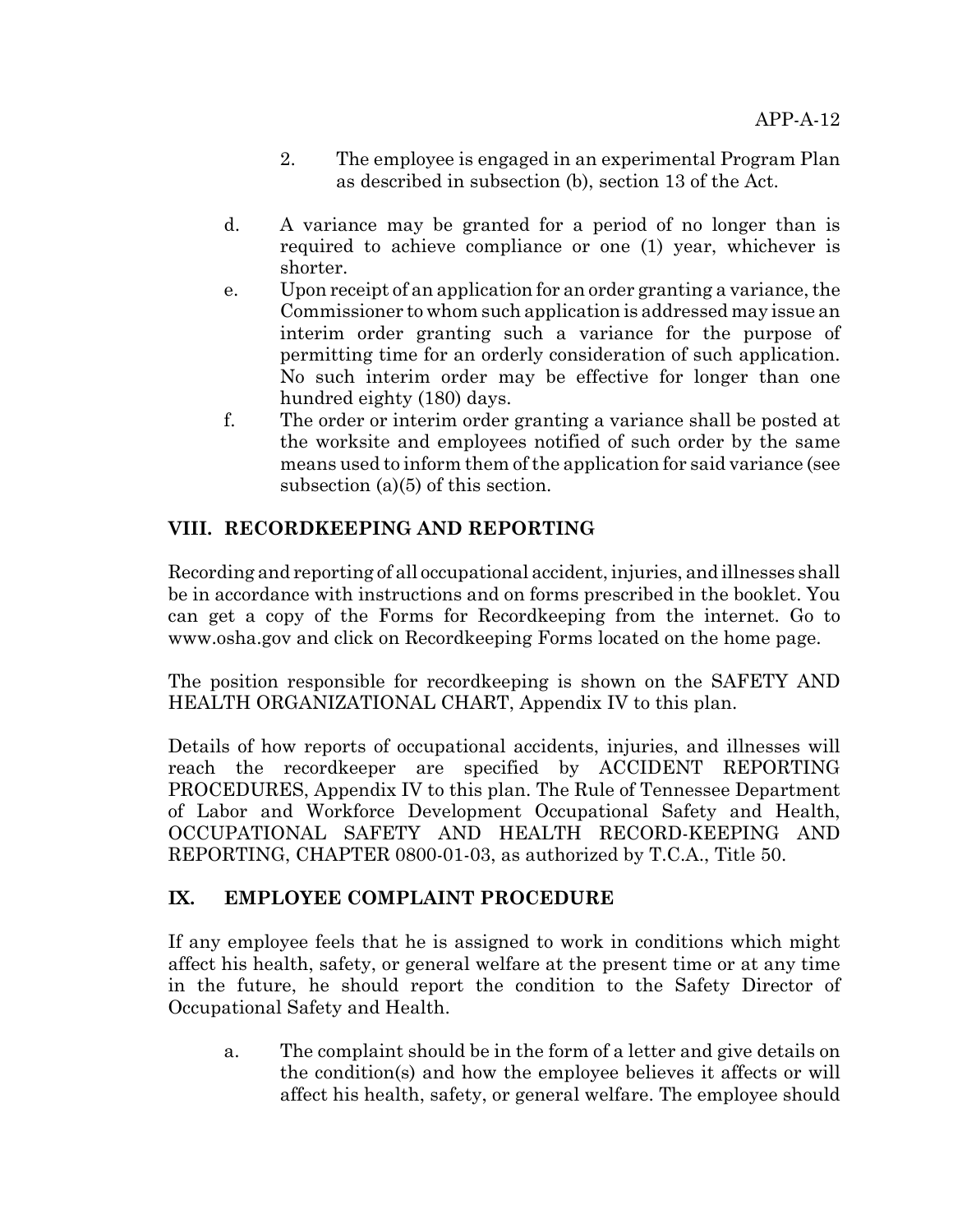sign the letter but need not do so if he wishes to remain anonymous (see subsection (h) of Section 1 of this plan).

- b. Upon receipt of the complaint letter, the Safety Director will evaluate the condition(s) and institute any corrective action, if warranted. Within ten (10) working days following the receipt of the complaint, the Safety Director will answer the complaint in writing stating whether or not the complaint is deemed to be valid and if no, why not, what action has been or will be taken to correct or abate the condition(s), and giving a designated time period for correction or abatement. Answers to anonymous complaints will be posted upon bulletin boards or other places of common passage where the anonymous complaint may be reasonably expected to be seen by the complainant for a period of three (3) working days.
- c. If the complainant finds the reply not satisfactory because it was held to be invalid, the corrective action is felt to be insufficient, or the time period for correction is felt to be too long, he may forward a letter to the Chief Executive Officer or to the governing body explaining the condition(s) cited in his original complaint and why he believes the answer to be inappropriate or insufficient.
- d. The Chief Executive Officer or a representative of the governing body will evaluate the complaint and will begin to take action to correct or abate the condition(s) through arbitration or administrative sanctions or may find the complaint to be invalid. An answer will be sent to the complainant within ten (10) working days following receipt of the complaint or the next regularly scheduled meeting of the governing body following receipt of the complaint explaining decisions made and action taken or to be taken.
- e. After the above steps have been followed and the complainant is still not satisfied with the results, he may then file a complaint with the Commissioner of Labor and Workforce Development. Any complaint filed with the Commissioner of Labor and Workforce Development in such cases shall include copies of all related correspondence with the Safety Director and the Chief Executive Officer or the representative of the governing body.
- f. Copes of all complaint and answers thereto will be filed by the Safety Director who shall make them available to the Commissioner of Labor and Workforce Development or his designated representative upon request.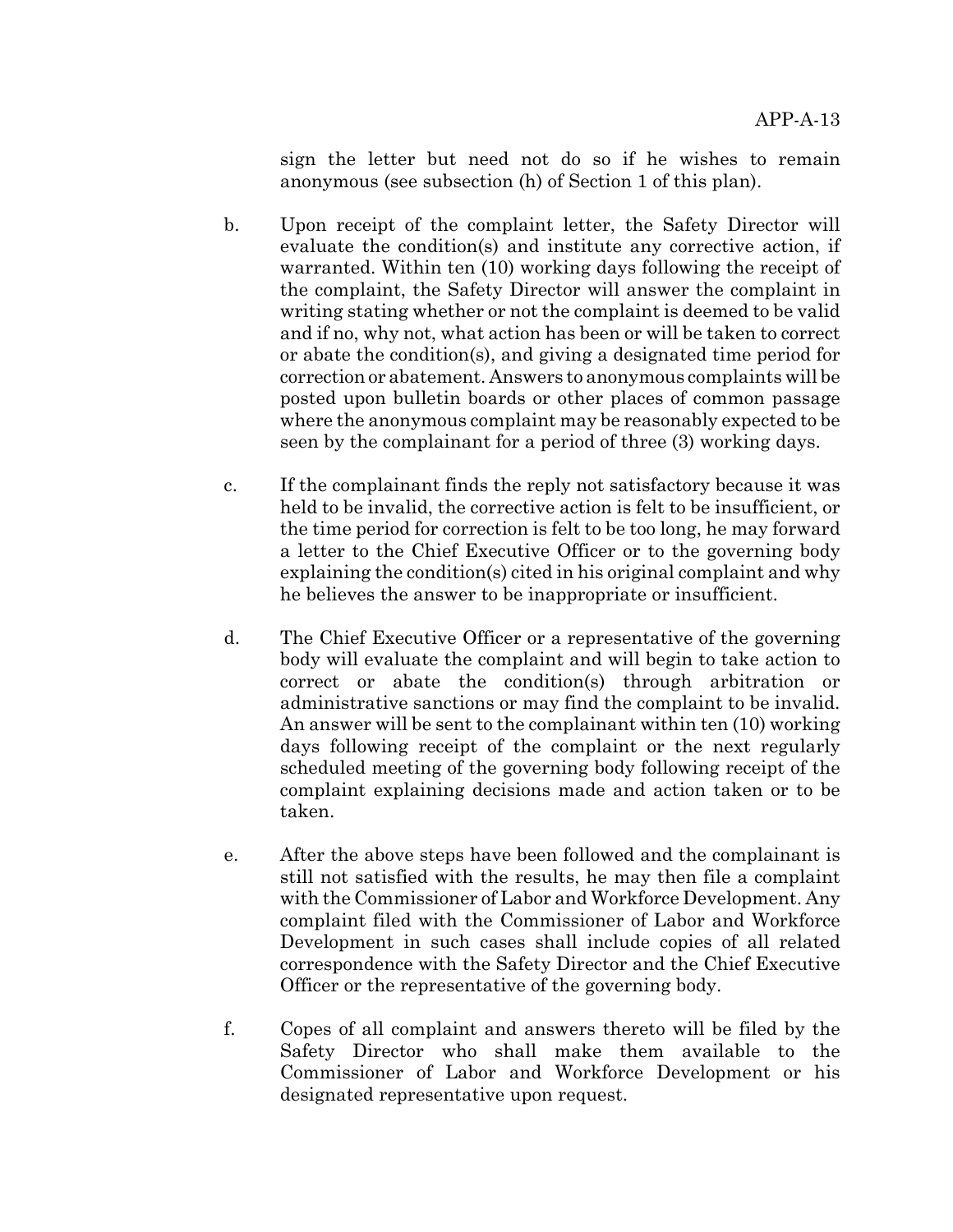#### **X. EDUCATION AND TRAINING**

- a. Safety Director and/or Compliance Inspector(s):
	- 1. Arrangements will be made for the Safety Director and/or Compliance Inspectors to attend training seminars, workshops, etc., conducted by the State of Tennessee or other agencies. A list of Seminars can be obtained.
	- 2. Access will be made to reference materials such as 29 CFR 1910 General Industry Regulations; 29 CFR 1926 Construction Industry Regulations; The Rules of Tennessee Department of Labor and Workforce Development Occupational Safety and Health, and other equipment/supplies, deemed necessary for use in conducting compliance inspections, conducting local training, wiring technical reports, and informing officials, supervisors, and employees of the existence of safety and health hazards will be furnished.

#### b. All Employees (including supervisory personnel):

A suitable safety and health training program for employees will be established. This program will, as a minimum:

- 1. Instruct each employee in the recognition and avoidance of hazards or unsafe conditions and of standards and regulations applicable to the employees work environment to control or eliminate any hazards, unsafe conditions, or other exposures to occupational illness or injury.
- 2. Instruct employees who are required to handle or use poisons, acids, caustics, toxicant, flammable liquids, or gases including explosives, and other harmful substances in the proper handling procedures and use of such items and make them aware of the personal protective measures, person hygiene, etc., which may be required.
- 3. Instruct employees who may be exposed to environments where harmful plants or animals are present of the hazards of the environment, how to best avoid injury or exposure and the first aid procedures to be followed in the event of injury or exposure.
- 4. Instruct all employees of the common deadly hazards and how to avoid them, such as Falls; Equipment Turnover; Electrocution; Struck by/Caught In; Trench Cave in; Heat Stress and Drowning.
- 5. Instruct employees on hazards and dangers of confined or enclosed spaces.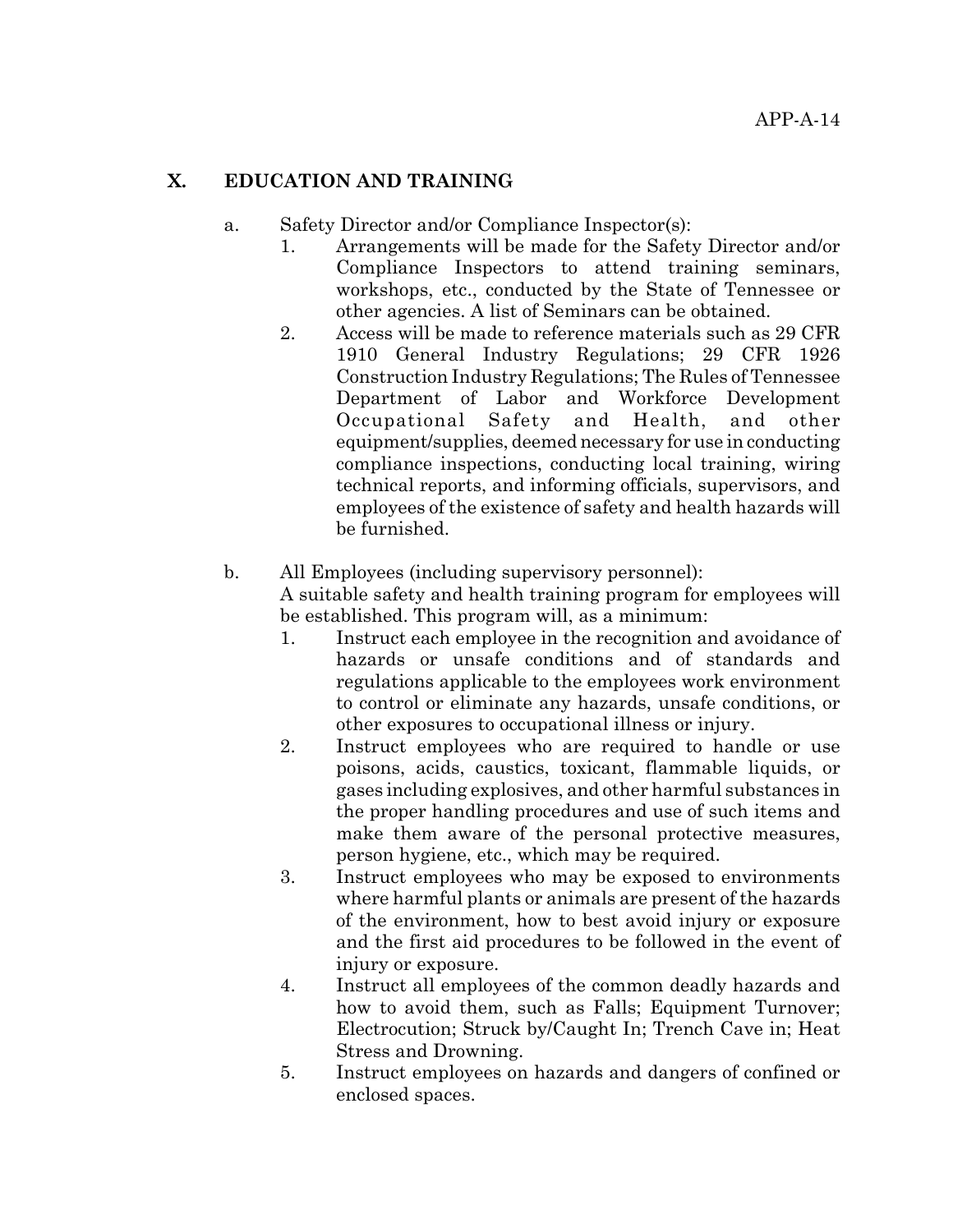- i. Confined or enclosed space means space having a limited means of egress and which is subject to the accumulation of toxic or flammable contaminants or has an oxygen deficient atmosphere. Confined or enclosed spaces include, but are not limited to, storage tanks, boilers, ventilation or exhaust ducts, sewers, underground utility accesses, tunnels, pipelines, and open top spaces more than four feet (4) in depth such as pits, tubs, vaults, and vessels.
- ii. Employees will be given general instruction on hazards involved, precautions to be taken, and on use of personal protective and emergency equipment required. They shall also be instructed on all specific standards or regulations that apply to work in dangerous or potentially dangerous areas.
- iii. The immediate supervisor of any employee who must perform work in a confined or enclosed space shall be responsible for instructing employees on danger of hazards which may be present, precautions to be taken, and use of personal protective and emergency equipment, immediately prior to their entry into such an area and shall require use of appropriate personal protective equipment.

## **XI. GENERAL INSPECTION PROCEDURES**

It is the intention of the governing body and responsible officials to have an Occupational Safety and Health Program Plan that will insure the welfare of employees. In order to be aware of hazards, periodic inspections must be performed. These inspections will enable the finding of hazards or unsafe conditions or operations that will need correction in order to maintain safe and healthful worksites. Inspections made on a pre-designated basis may not yield the desired results. Inspections will be conducted, therefore, on a random basis at intervals not to exceed thirty (30) calendar days.

- a. In order to carry out the purposes of this Ordinance, the Safety Director and/or Compliance Inspector(s), if appointed, is authorized:
	- 1. To enter at any reasonable time, any establishment, facility, or worksite where work is being performed by an employee when such establishment, facility, or worksite is under the jurisdiction of the employer and;
	- 2. To inspect and investigate during regular working hours and at other reasonable times, within reasonable limits, and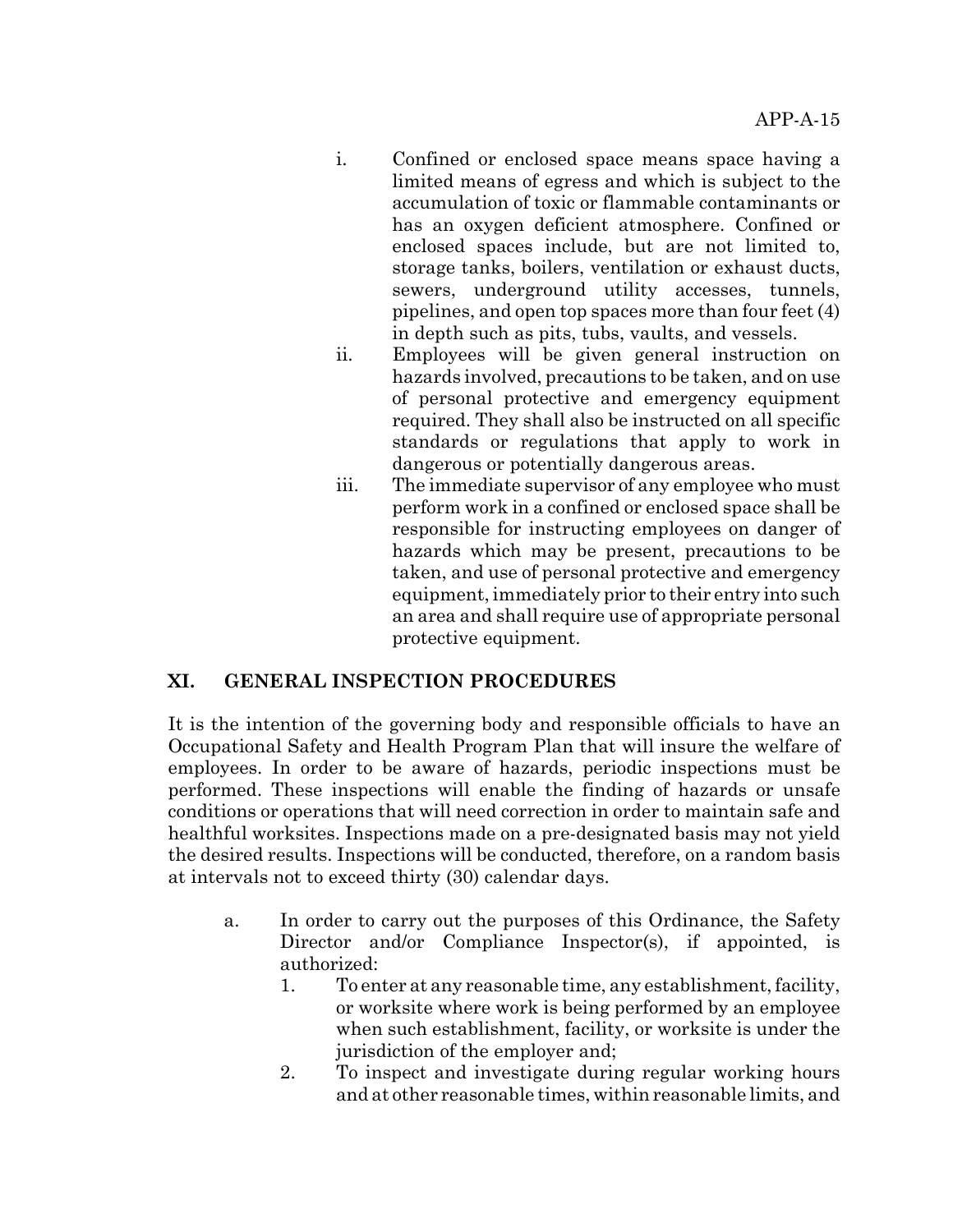in a reasonable manner, any such place of employment and all pertinent conditions, processes, structures, machines, apparatus, devices, equipment, and materials therein, and to question privately any supervisor, operator, agent or employee working therein.

- b. If an imminent danger situation is found, alleged, or otherwise brought to the attention of the Safety Director or Inspector during a routine inspection, he shall immediately inspect the imminent danger situation in accordance with Section XII of this plan before inspecting the remaining portions of the establishment, facility, or worksite.
- c. An administrative representative of the employer and a representative authorized by the employees shall be given an opportunity to consult with and/or to accompany the Safety Director or Inspector during the physical inspection of any worksite for the purpose of aiding such inspection.
- d. The right of accompaniment may be denied any person whose conduct interferes with a full and orderly inspection.
- e. The conduct of the inspection shall be such as to preclude unreasonable disruptions of the operation(s) of the workplace.
- f. Interviews of employees during the course of the inspection may be made when such interviews are considered essential to investigative techniques.
- g. Advance Notice of Inspections.
	- 1. Generally, advance notice of inspections will not be given as this precludes the opportunity to make minor or temporary adjustments in an attempt to create misleading impression of conditions in an establishment.
	- 2. There may be occasions when advance notice of inspections will be necessary in order to conduct an effective inspection or investigation. When advance notice of inspection is given, employees or their authorized representative(s) will also be given notice of the inspection.
- h. The Safety Director need not personally make an inspection of each and every worksite once every thirty (30) days. He may delegate the responsibility for such inspections to supervisors or other personnel provided: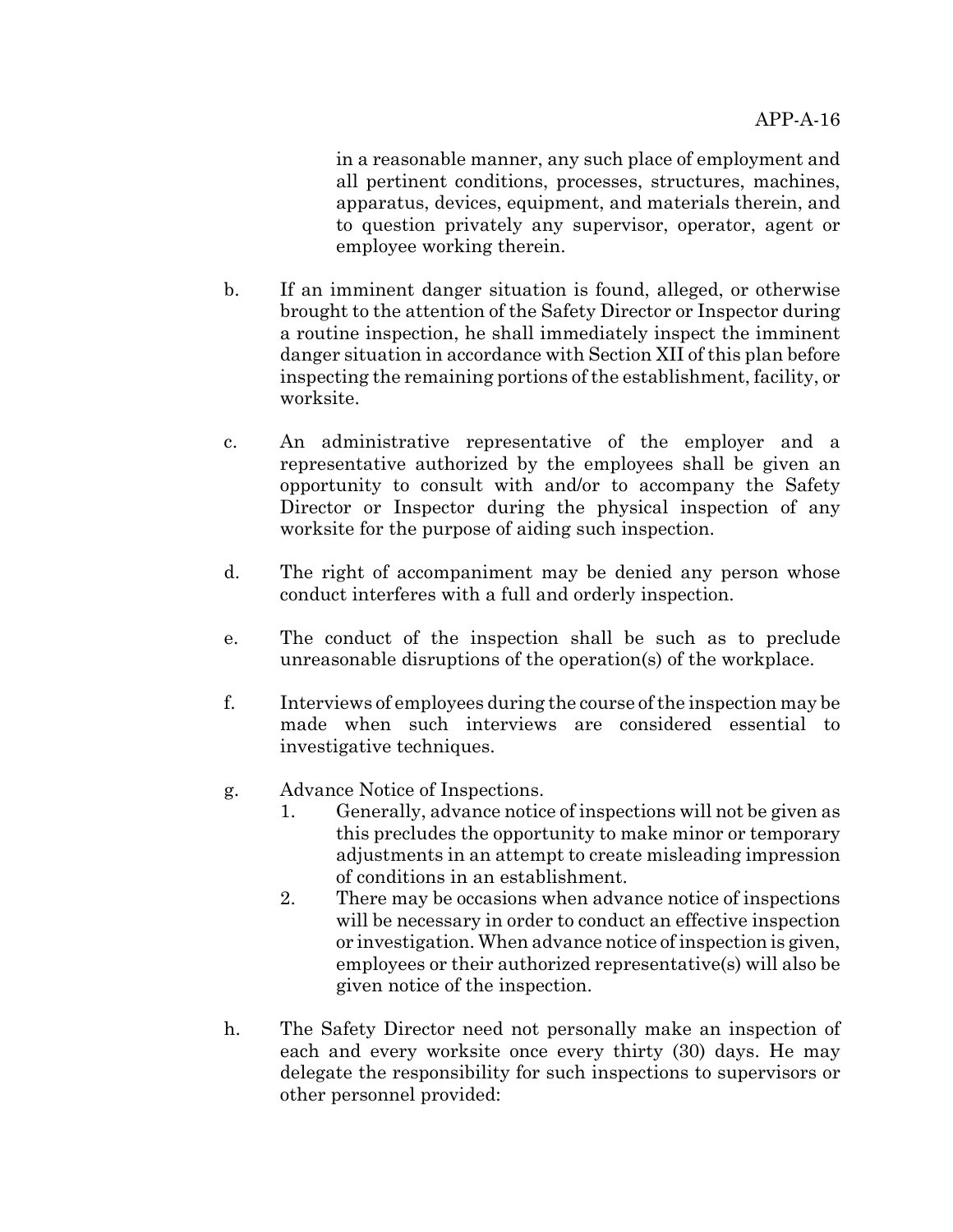- 1. Inspections conducted by supervisors or other personnel are at least as effective as those made by the Safety Director.
- 2. Records are made of the inspections, any discrepancies found and corrective actions taken. This information is forwarded to the Safety Director.
- i. The Safety Director shall maintain records of inspections to include identification of worksite inspected, date of inspection, description of violations of standards or other unsafe conditions or practices found, and corrective action taken toward abatement. Those inspection records shall be subject to review by the Commissioner of Labor and Workforce Development or his authorized representative.

### **XII. IMMINENT DANGER PROCEDURES**

- a. Any discovery, any allegation, or any report of imminent danger shall be handled in accordance with the following procedures:
	- 1. The Safety Director shall immediately be informed of the alleged imminent danger situation and he shall immediately ascertain whether there is a reasonable basis for the allegation.
	- 2. If the alleged imminent danger situation is determined to have merit by the Safety Director, he shall make or cause to be made an immediate inspection of the alleged imminent danger location.
	- 3. As soon as it is concluded from such inspection that conditions or practices exist which constitutes an imminent danger, the Safety Director or Compliance Inspector shall attempt to have the danger corrected. All employees at the location shall be informed of the danger and the supervisor or person in charge of the worksite shall be requested to remove employees from the area, if deemed necessary.
	- 4. The administrative or operational head of the workplace in which the imminent danger exists, or his authorized representative, shall be responsible for determining the manner in which the imminent danger situation will be abated. This shall be done in cooperation with the Safety Director or Compliance Inspector and to the mutual satisfaction of all parties involved.
	- 5. The imminent danger shall be deemed abated if:
		- i. The imminence of the danger has been eliminated by removal of employees from the area of danger.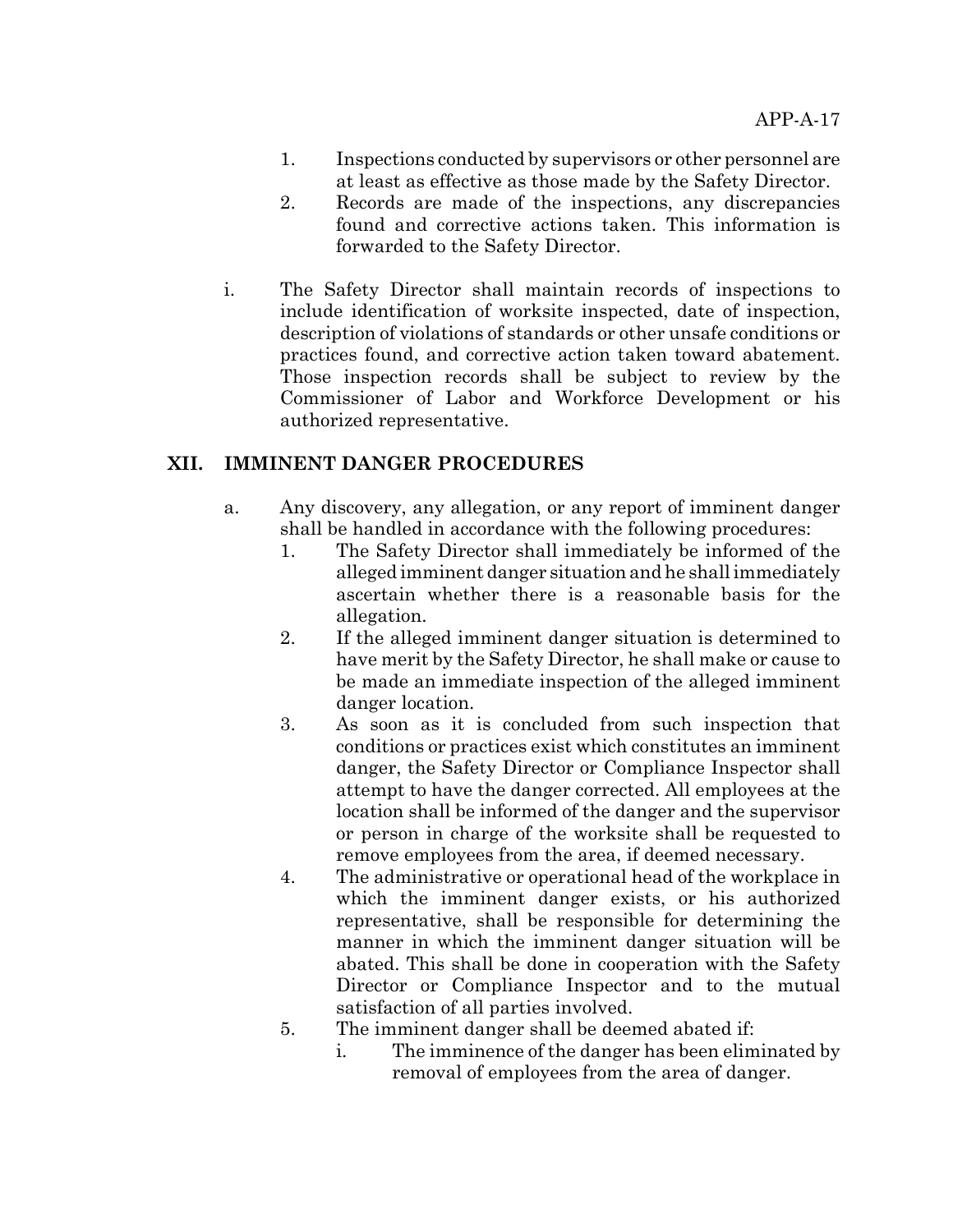- ii. Conditions or practices which resulted in the imminent danger have been eliminated or corrected to the point where an unsafe condition or practice no longer exists.
- 6. A written report shall be made by or to the Safety Director describing in detail the imminent danger and its abatement. This report will be maintained by the Safety Director in accordance with subsection (i) of Section XI of this plan.
- b. Refusal to Abate.
	- 1. Any refusal to abate an imminent danger situation shall be reported to the Safety Director and Chief Executive Officer immediately.
	- 2. The Safety Director and/or Chief Executive Officer shall take whatever action may be necessary to achieve abatement.

### **XIII. ABATEMENT ORDERS AND HEARINGS**

- a. Whenever, as a result of an inspection or investigation, the Safety Director or Compliance Inspector(s) finds that a worksite is not in compliance with the standards, rules or regulations pursuant to this plan and is unable to negotiate abatement with the administrative or operational head of the worksite within a reasonable period of time, the Safety Director shall:
	- 1. Issue an abatement order to the head of the worksite.
	- 2. Post or cause to be posted, a copy of the abatement order at or near each location referred to in the abatement order.
- b. Abatement orders shall contain the following information:
	- 1. The standard, rule, or regulation which was found to be violated.
	- 2. A description of the nature and location of the violation.
	- 3. A description of what is required to abate or correct the violation.
	- 4. A reasonable period of time during which the violation must be abated or corrected.
- c. At any time within ten (10) days after receipt of an abatement order, anyone affected by the order may advise the Safety Director in writing of any objections to the terms and conditions of the order. Upon receipt of such objections, the Safety Director shall act promptly to hold a hearing with all interested and/or responsible parties in an effort to resolve any objections. Following such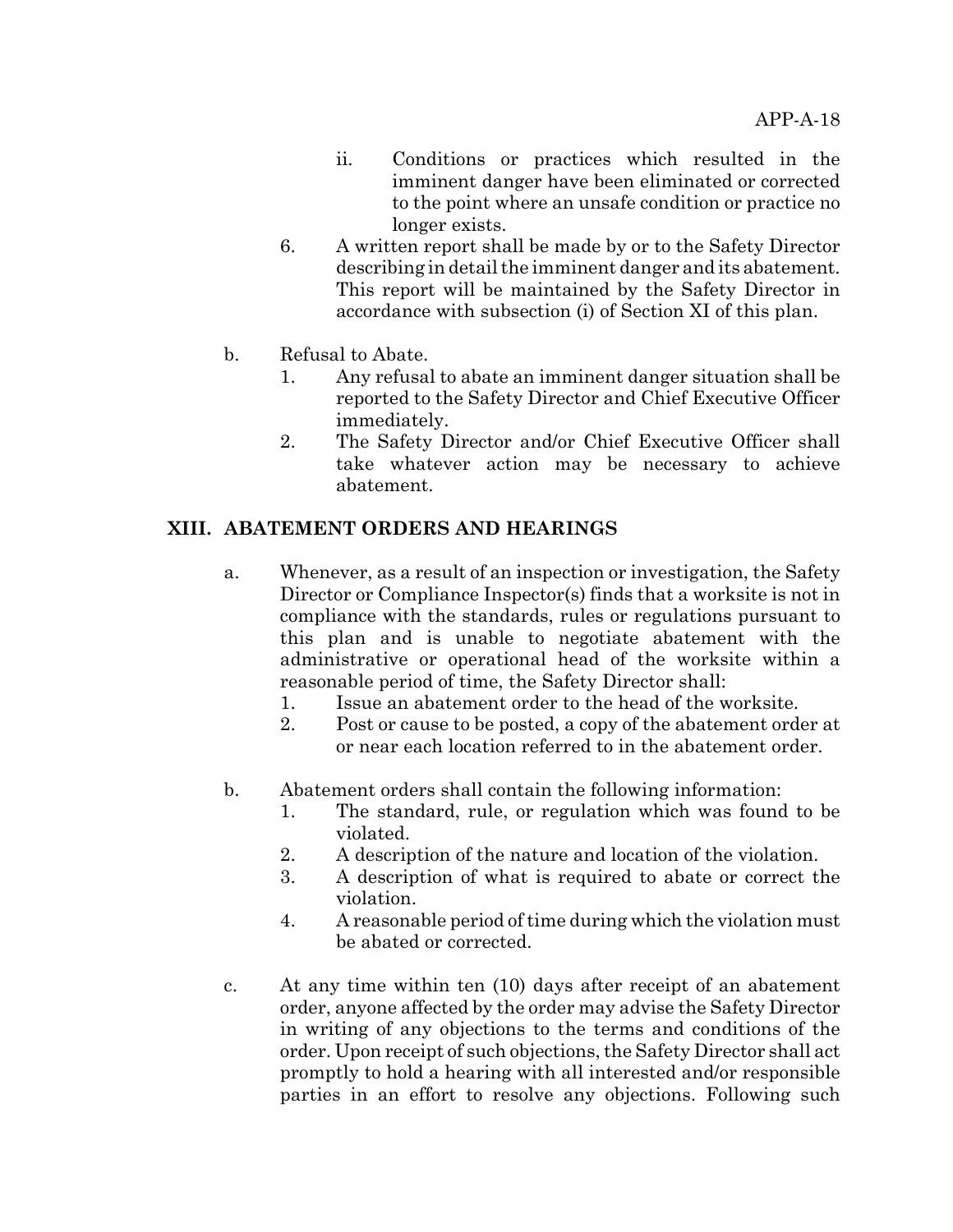hearing, the Safety Director shall, within three (3) working days, issue an abatement order and such subsequent order shall be binding on all parties and shall be final.

### **XIV. PENALTIES**

- a. No civil or criminal penalties shall be issued against any official, employee, or any other person for failure to comply with safety and health standards or any rules or regulations issued pursuant to this Program Plan.
- b. Any employee, regardless of status, who willfully and/or repeatedly violates, or causes to be violated, any safety and health standard, rule, or regulation or any abatement order shall be subject to disciplinary action by the appointing authority. It shall be the duty of the appointing authority to administer discipline by taking action in one of the following ways as appropriate and warranted:
	- 1. Oral reprimand.
	- 2. Written reprimand.
	- 3. Suspension for three (3) or more working days.
	- 4. Termination of employment.

## **XV. CONFIDENTIALITY OF PRIVILEGED INFORMATION**

All information obtained by or reported to the Safety Director pursuant to this plan of operation or the legislation (ordinance, or executive order) enabling this Occupational Safety and Health Program Plan which contains or might reveal information which is otherwise privileged shall be considered confidential. Such information may be disclosed to other officials or employees concerned with carrying out this Program Plan or when relevant in any proceeding under this Program Plan. Such information may also be disclosed to the Commissioner of Labor and Workforce Development or their authorized representatives in carrying out their duties under the Tennessee Occupational Safety and Health Act of 1972.

#### **XVI. DISCRIMINATION INVESTIGATIONS AND SANCTIONS**

The Rule of Tennessee Department of Labor and Workforce Development Occupational Safety and Health, DISCRIMINATION AGAINST EMPLOYEES EXERCISING RIGHTS UNDER THE OCCUPATIONAL SAFETY AND HEALTH ACT OF 1972 0800-01-08, as authorized by T.C.A., Title 50. The agency agrees that any employee who believes they have been discriminated against or discharged in violation of Tenn. Code Ann § 50-3-409 can file a complaint with their agency/safety Safety Director within 30 days, after the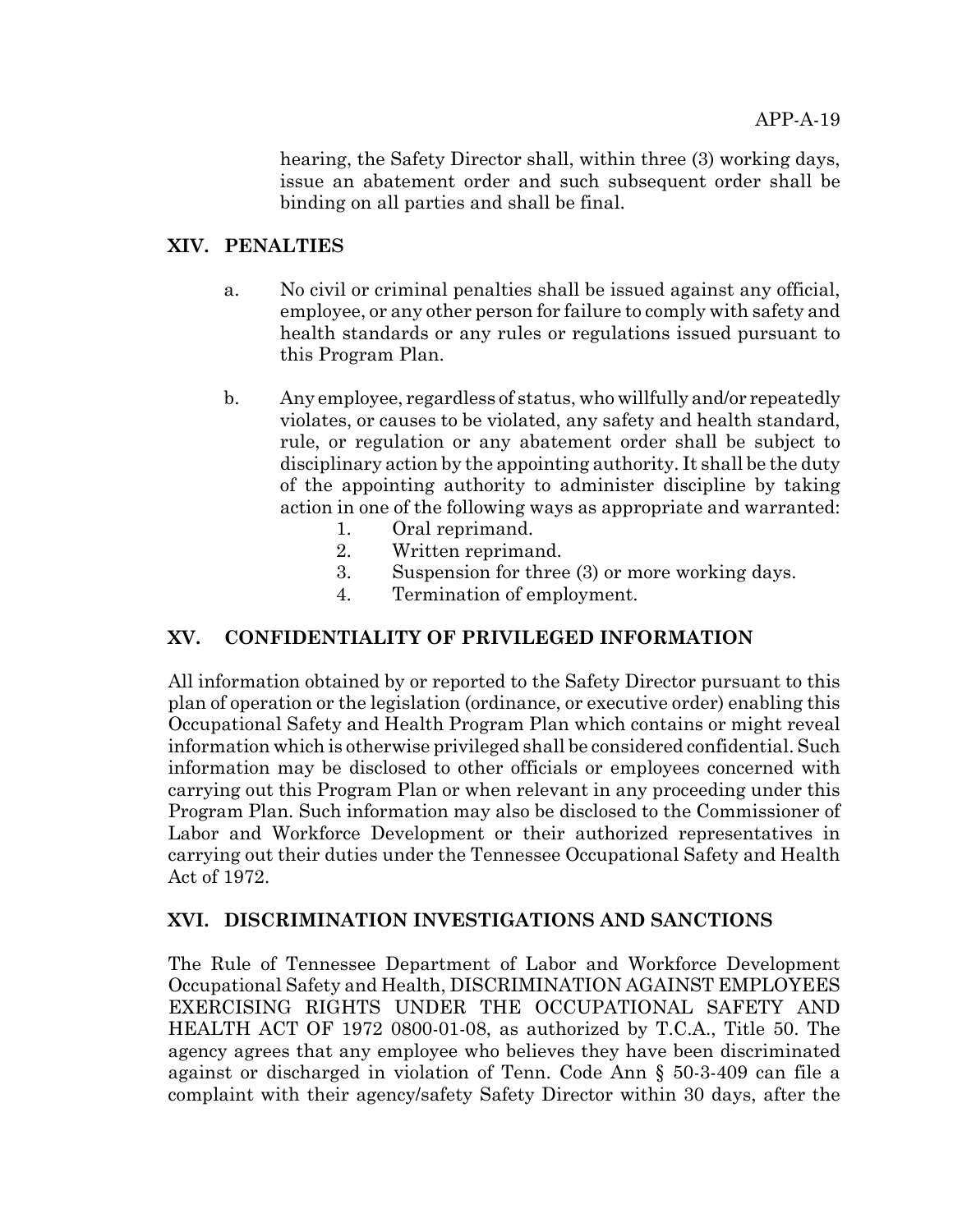alleged discrimination occurred. Also, the agency agrees the employee has a right to file their complaint with the Commissioner of Labor and Workforce Development within the same 30 day period. The Commissioner of Labor and Workforce Development may investigate such complaints, make recommendations, and/or issue a written notification of a violation.

## **XVII. COMPLIANCE WITH OTHER LAWS NOT EXCUSED**

- a. Compliance with any other law, statute, ordinance, or executive order, which regulates safety and health in employment and places of employment, shall not excuse the employer, the employee, or any other person from compliance with the provisions of this Program Plan.
- b. Compliance with any provisions of this Program Plan or any standard, rule, regulation, or order issued pursuant to this Program Plan shall not excuse the employer, the employee, or any other person from compliance with the law, statute, ordinance, or executive order, as applicable, regulating and promoting safety and health unless such law, statute, ordinance, or executive order, as applicable, is specifically repealed.

s/ Eva Sams 4-30-13 Signature, Safety Director, Occupational Safety and Health and Date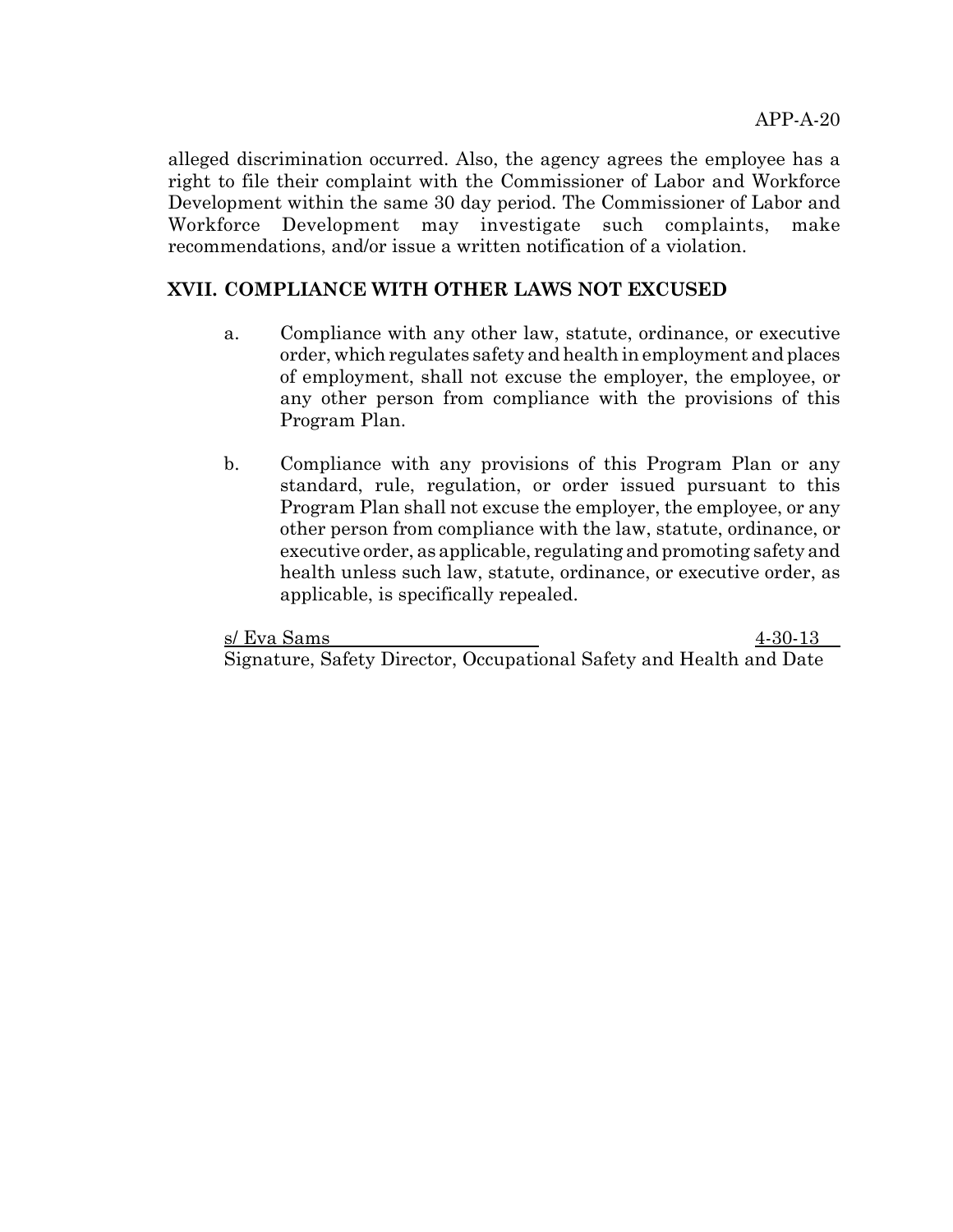### **CITY OF TUSCULUM**

# **APPENDIX-1 WORK LOCATIONS**

| Police Department<br>145 Alexander Street<br>Greeneville, TN 37745<br>423-638-6211              | 2 Employees |
|-------------------------------------------------------------------------------------------------|-------------|
| <b>Public Works Department</b><br>145 Alexander Street<br>Greeneville, TN 37745<br>423-638-6211 | 2 Employees |
| City Recorder<br>145 Alexander Street<br>Greeneville, TN 37745<br>423-638-6211                  | 1 Employee  |

TOTAL NUMBER OF EMPLOYEES  $5$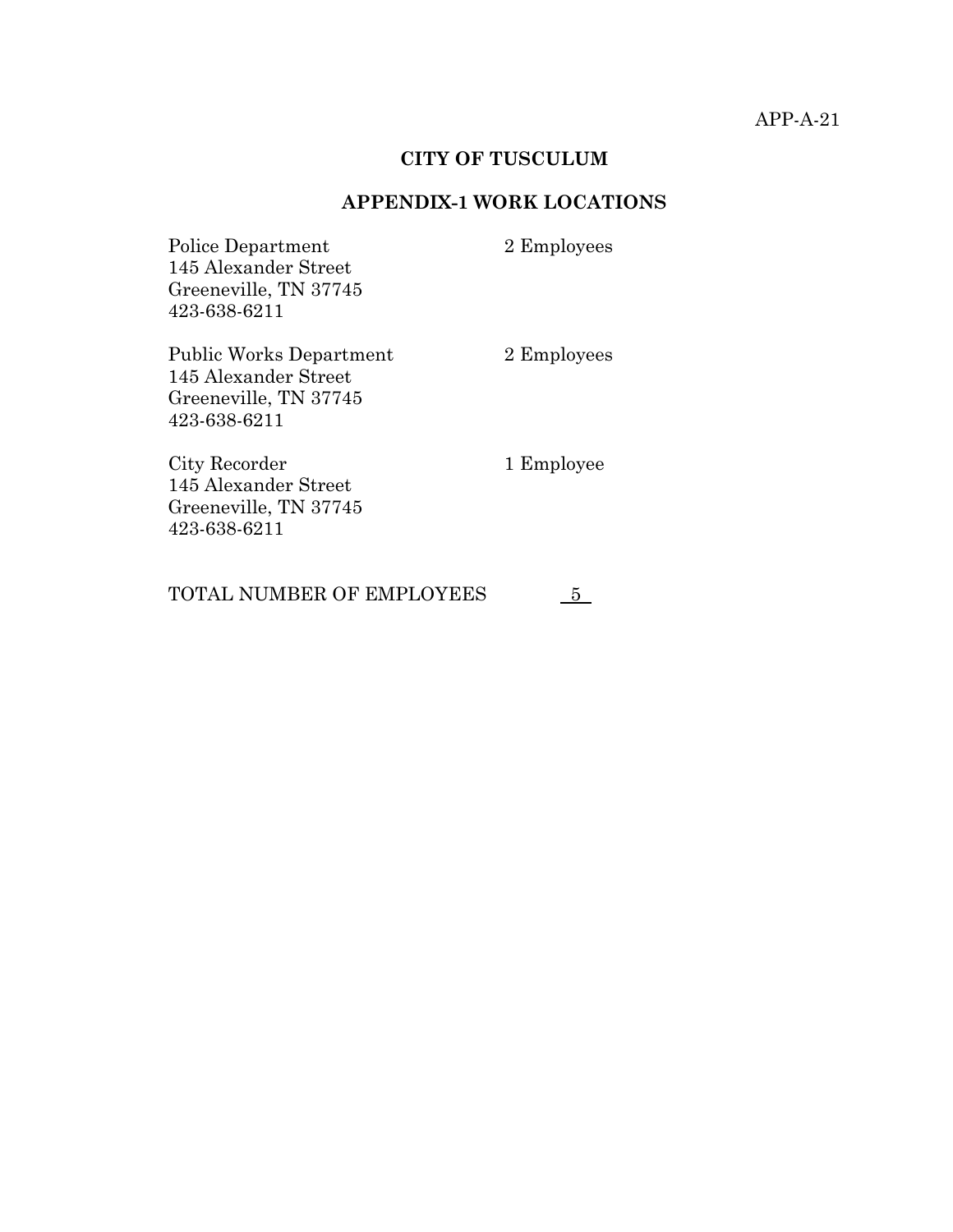## **APPENDIX-II NOTICE TO ALL EMPLOYEES**

#### NOTICE TO ALL EMPLOYEES OF THE CITY OF TUSCULUM

The Tennessee Occupational Safety and Health Act of 1972 provide job safety and health protection for Tennessee workers through the promotion of safe and healthful working conditions. Under a plan reviewed by the Tennessee Department of Labor and Workforce Development this government as an employer is responsible for administering the Act to its employees. Safety and health standards are the same as State standards and jobsite inspections will be conducted to insure compliance with the Act.

Employees shall be furnished conditions of employment and a place of employment free from recognized hazards that are causing or are likely to cause death or serious injury or harm to employees.

Each employee shall comply with occupational safety and health standards and all rules, regulations, and orders issued pursuant to this Program Plan which are applicable to his or her own actions and conduct.

Each employee shall be notified by the placing upon bulletin boards or other places of common passage of any application for a temporary variance from any standard or regulation.

Each employee shall be given the opportunity to participate in any hearing which concerns an application for a variance from a standard.

Any employee who may be adversely affected by a standard or variance issued pursuant to this Program Plan may file a petition with the Safety Director or City Recorder.

Any employee who has been exposed or is being exposed to toxic materials or harmful physical agents in concentrations or at levels in excess of that provided for by an applicable standard shall be notified by the employer and informed of such exposure and corrective action being taken.

Subject to regulations issued pursuant to this Program Plan, any employee or authorized representative(s) of employees shall be given the right to request an inspection.

No employee shall be discharged or discriminated against because such employee has filed any complaint or instituted or caused to be instituted any proceedings or inspection under, or relating to, this Program Plan.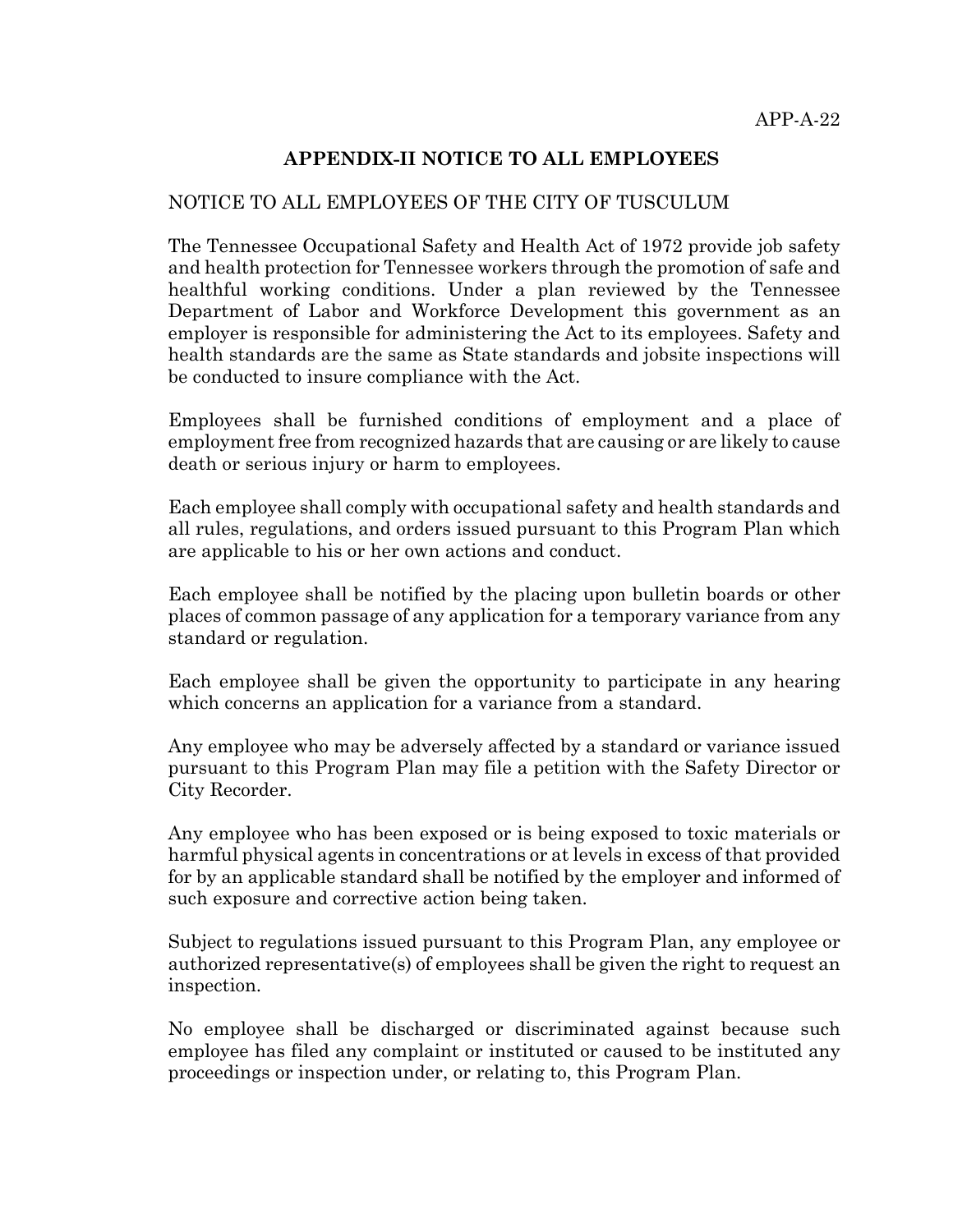Any employee who believes he or she has been discriminated against or discharged in violation of these sections may, within thirty (30) days after such violation occurs, have an opportunity to appear in a hearing before Safety Director for assistance in obtaining relief or to file a complaint with the Commissioner of Labor and Workforce Development alleging such discrimination.

A copy of the Occupational Safety and Health Program Plan for the Employees of the City of Tusculum is available for inspection by any employee at the Town Hall during regular office hours.

s/John D. Foster 4-15-2013 Signature (City/County MAYOR AND DATE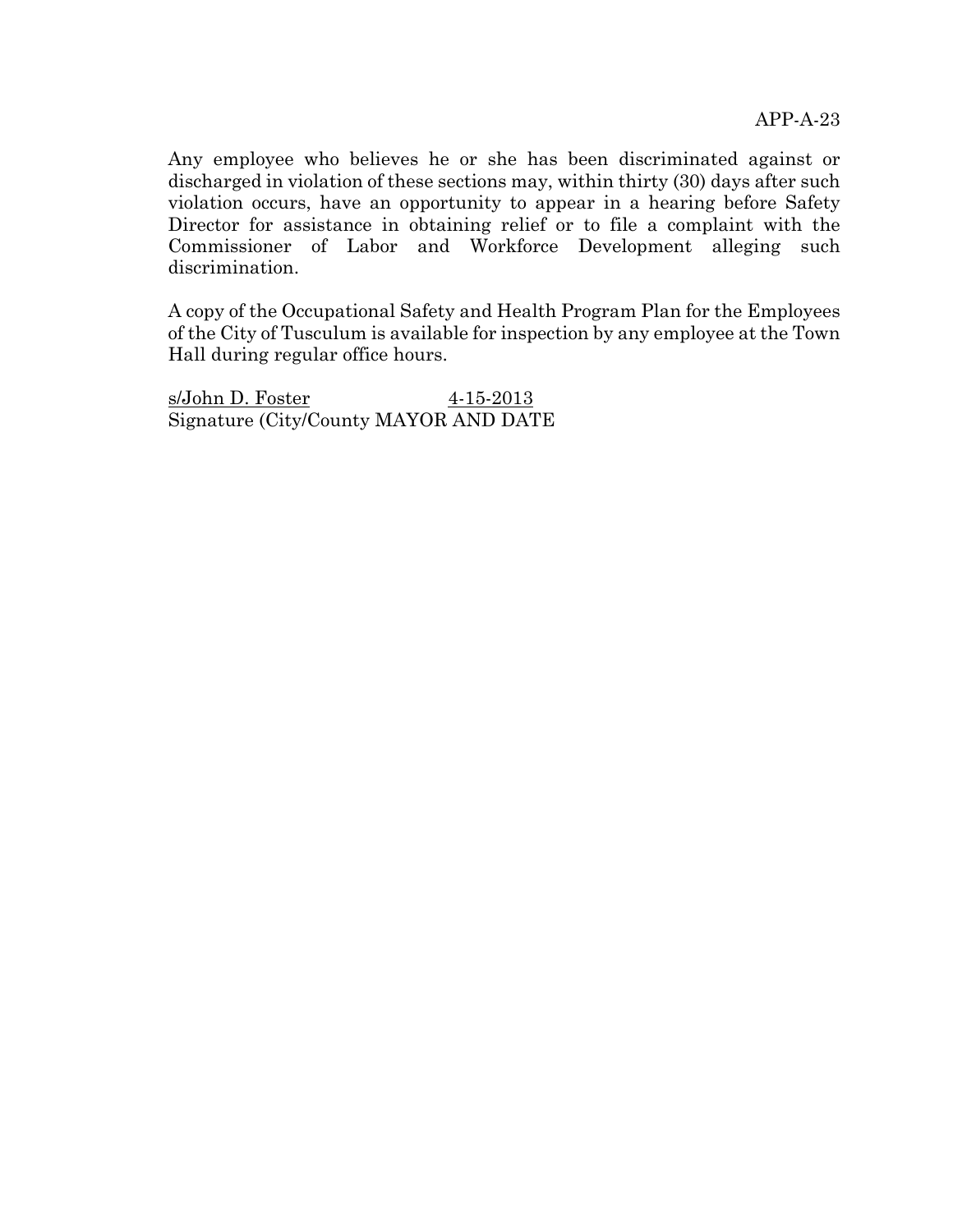#### **APPENDIX - III PROGRAM PLAN BUDGET**

(Either answer questions 1-11 or fill in the statement below)

- 1. Prorated portion of wages, salaries, etc., for program administration and support.
- 2. Office space and office supplies.
- 3. Safety and health educational materials and support for education and training.
- 4. Safety devices for personnel safety and health.
- 5. Equipment modifications.
- 6. Equipment additions (facilities).
- 7. Protective clothing and equipment (personnel).
- 8. Safety and health instruments.
- 9. Funding for projects to correct hazardous conditions.
- 10. Reserve fund for the Program Plan.
- 11. Contingencies and miscellaneous.

## TOTAL ESTIMATED PROGRAM PLAN FUNDING

#### ESTIMATE OF TOTAL BUDGET FOR:

OR Use This Statement:

## STATEMENT OF FINANCIAL RESOURCE AVAILABILITY

Be assured that the City of Tusculum has sufficient financial resources available or will make sufficient financial resources available as may be required in order to administer and staff its Occupational Safety and Health Program Plan and to comply with standards.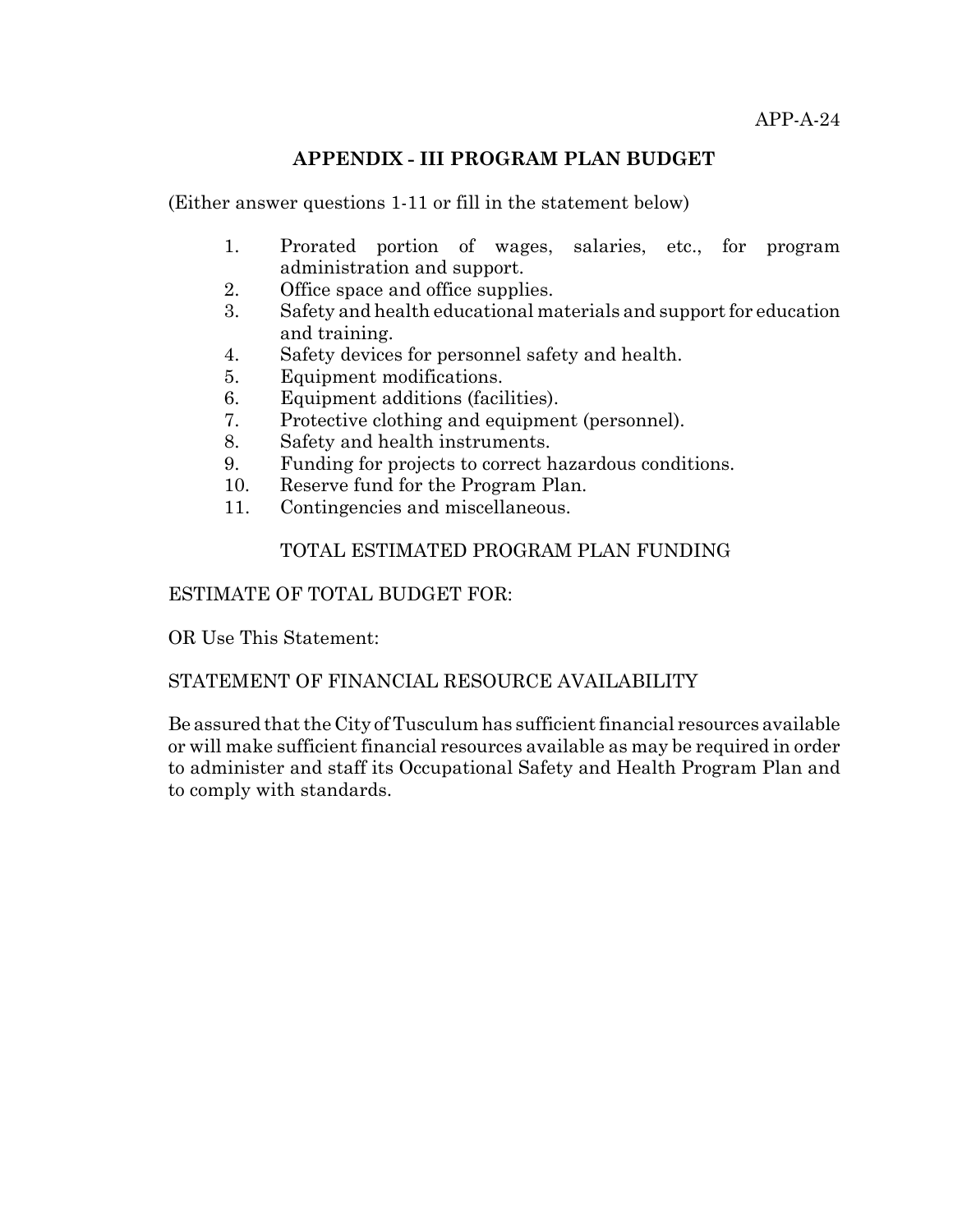#### **APPENDIX - IV ACCIDENT REPORTING PROCEDURES**

(1-15) Employees shall report all accidents, injuries, or illnesses directly to the Safety Director as soon as possible, but not later than twenty-four (24) hours after the occurrence. Such reports may be verbal or in writing. All fatalities or accidents involving the hospitalization of three (3) or more employees shall be reported to the Safety Director and/or record keeper immediately, either by telephone or verbally, and will be followed by a written report within four (4) hours after their occurrence. The Safety Director will insure completion of required reports and records in accordance with Section VIII of the basic plan.

(16-50) Employees shall report all accidents, injuries, or illnesses to their supervisor as soon as possible, but not later than two (2) hours after the occurrence. All fatalities or accidents involving the hospitalization of three (3) or more employees shall be reported to the Safety Director and/or record keeper immediately, either by telephone or verbally, and will be followed by a written report within four (4) hours after their occurrence. The supervisor will investigate the accident or illness, complete an accident report, and forward the accident report to the Safety Director and/or record keeper within twenty-four (24) hours of the time the accident or injury occurred or the time of the first report of the illness.

(51-250) Employees shall report all accidents, injuries, or illnesses to their supervisors as soon as possible, but not later than two (2) hours after the occurrence. The supervisor will provide the Safety Direct and/or record keeper with the name of the injured or ill employee and a brief description of the accident or illness by telephone as soon as possible, but not later than four (4) hours, after the accident or injury occurred or the time of the first report of the illness. All fatalities or accidents involving the hospitalization of three (3) or more employees shall be reported to the Safety Director and/or record keeper immediately, either by telephone or verbally, and will be followed by a written report within four (4) hours after their occurrence. The supervisor will then make a thorough investigation of the accident or illness (with the assistance of the Safety Director or Compliance Inspector, if necessary) and will complete a written report on the accident or illness and forward it to the Safety Director within seventy-two (72) hours after the accident, injury, or first report of illness and will provide one (1) copy of the written report to the record-keeper.

(251-Plus) Employees shall report all accidents, injuries, or illnesses to their supervisors as soon as possible, but not later than two (2) hours after their occurrence. The supervisor will provide the administrative head of the department with a verbal or telephone report of the accident as soon as possible, but not later than four (4) hours, after the accident. If the accident involves loss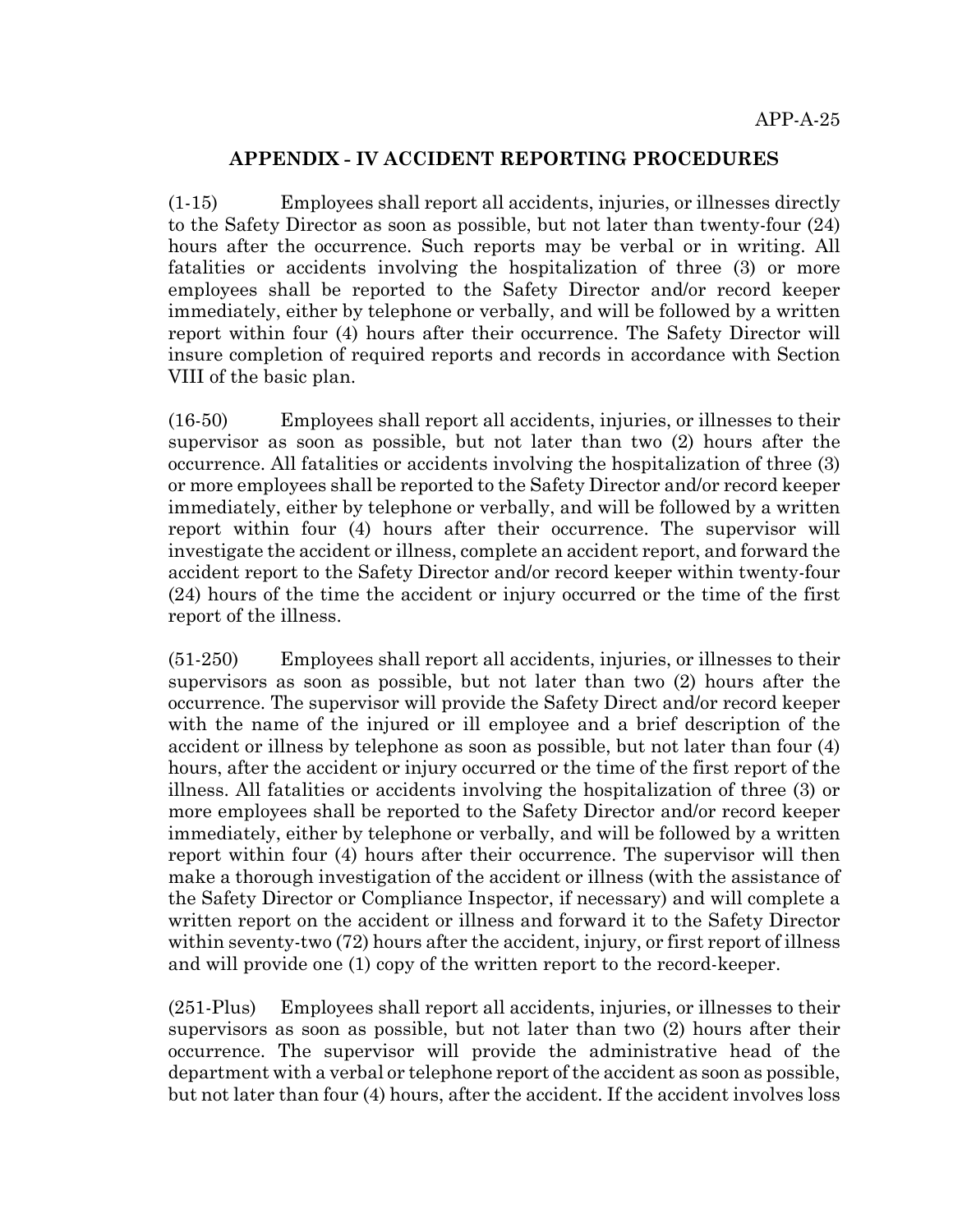of consciousness, a fatality, broken bones, severed body member, or third degree burns, the Safety Director will be notified by telephone immediately and will be given the name of the injured, a description of the injury, and a brief description of how the accident occurred. The supervisor or the administrative head of the accident within seventy-two (72) hours after the accident occurred (four (4) hours in the event of accidents involving a fatality or the hospitalization of three (3) or more employees).

Since Workers Compensation Form 6A or OSHA NO. 301 Form must be completed; all reports submitted in writing to the person responsible for recordkeeping shall include the following information as a minimum:

- 1. Accident location, if different from employer's mailing address and state whether accident occurred on premises owned or operated by employer.
- 2. Name, social security number, home address, age, sex, and occupation (regular job title) of injured or ill employee.
- 3. Title of the department or division in which the injured or ill employee is normally employed.
- 4. Specific description of what the employee was doing when injured.
- 5. Specific description of how the accident occurred.
- 6. A description of the injury or illness in detail and the part of the body affected.
- 7. Name of the object or substance which directly injured the employee
- 8. Date and time of injury or diagnosis of illness.
- 9. Name and address of physician, if applicable.
- 10. If employee was hospitalized, name and address of hospital.
- 11. Date of report.

NOTE: A procedure such as one of those listed above or similar information is necessary to satisfy Item Number 4 under PROGRAM PLAN in Section V. ADMINISTRATION, Part b of the Tennessee Occupational Safety and Health Plan. This information may be submitted in flow chart form instead of in narrative form if desired. These procedures may be modified in any way to fit local situations as they have been prepared as a guide only.

The four (4) procedures listed above are based upon the size of the work force and relative complexity of the organization. The approximate size of the organization for which each procedure is suggested is indicated in parenthesis in the left hand margin at the beginning, i.e.,  $(1-15)$ ,  $(16-50)$ ,  $(51-250)$ , and  $(251)$ Plus), and the figures relate to the total number of employees including the Chief Executive Officer but excluding the governing body (County Clerk, City Council, Board of Directors, etc.).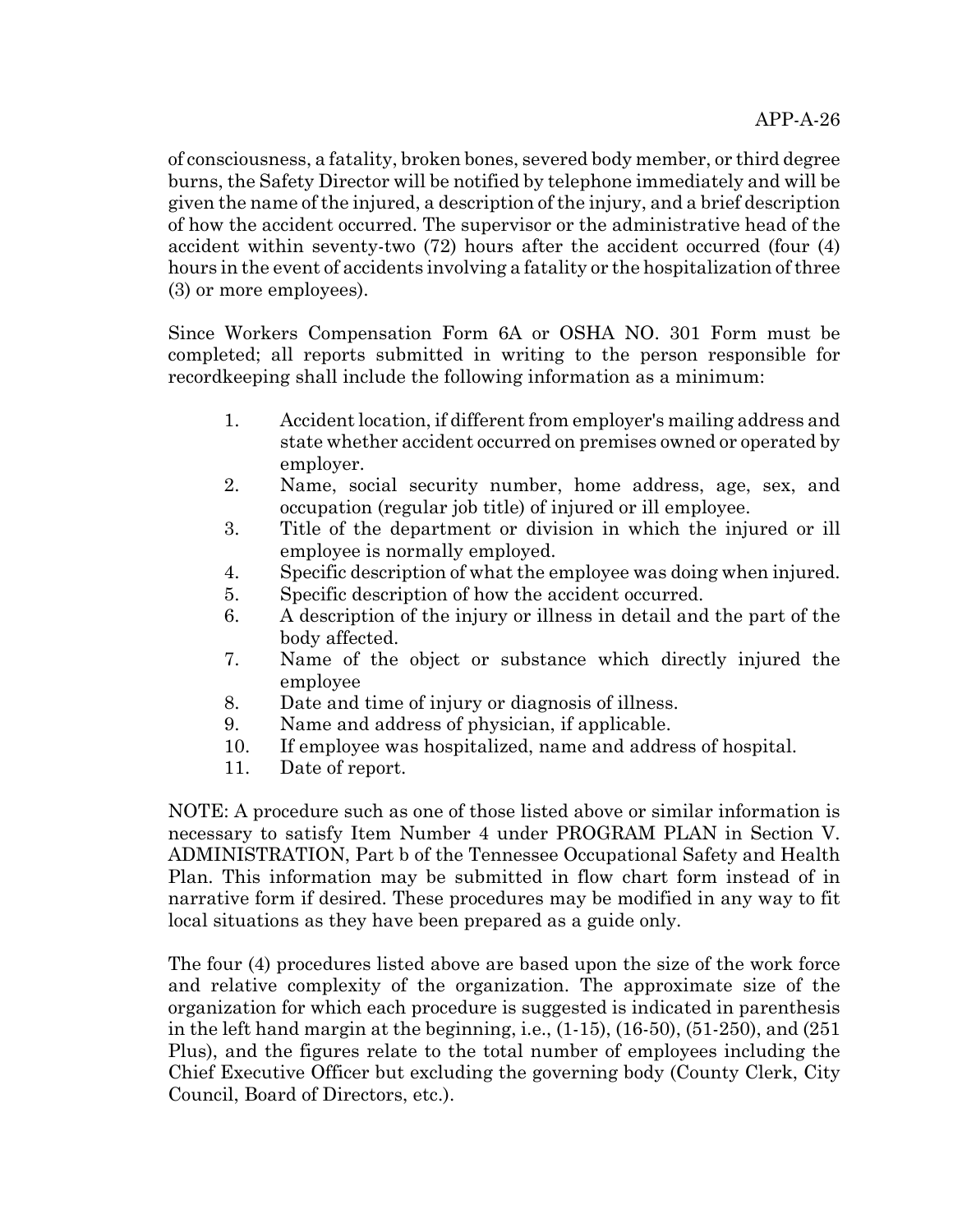Generally, the more simple an accident reporting procedure is, the more effective it is. Please select the one procedure listed above, or prepare a similar procedure or flow chart, which most nearly fits what will be the most effective for your local situation. Note also that the specific information listed for written reports applies to all three of the procedures listed for those organizations with sixteen  $(16)$  or more employees.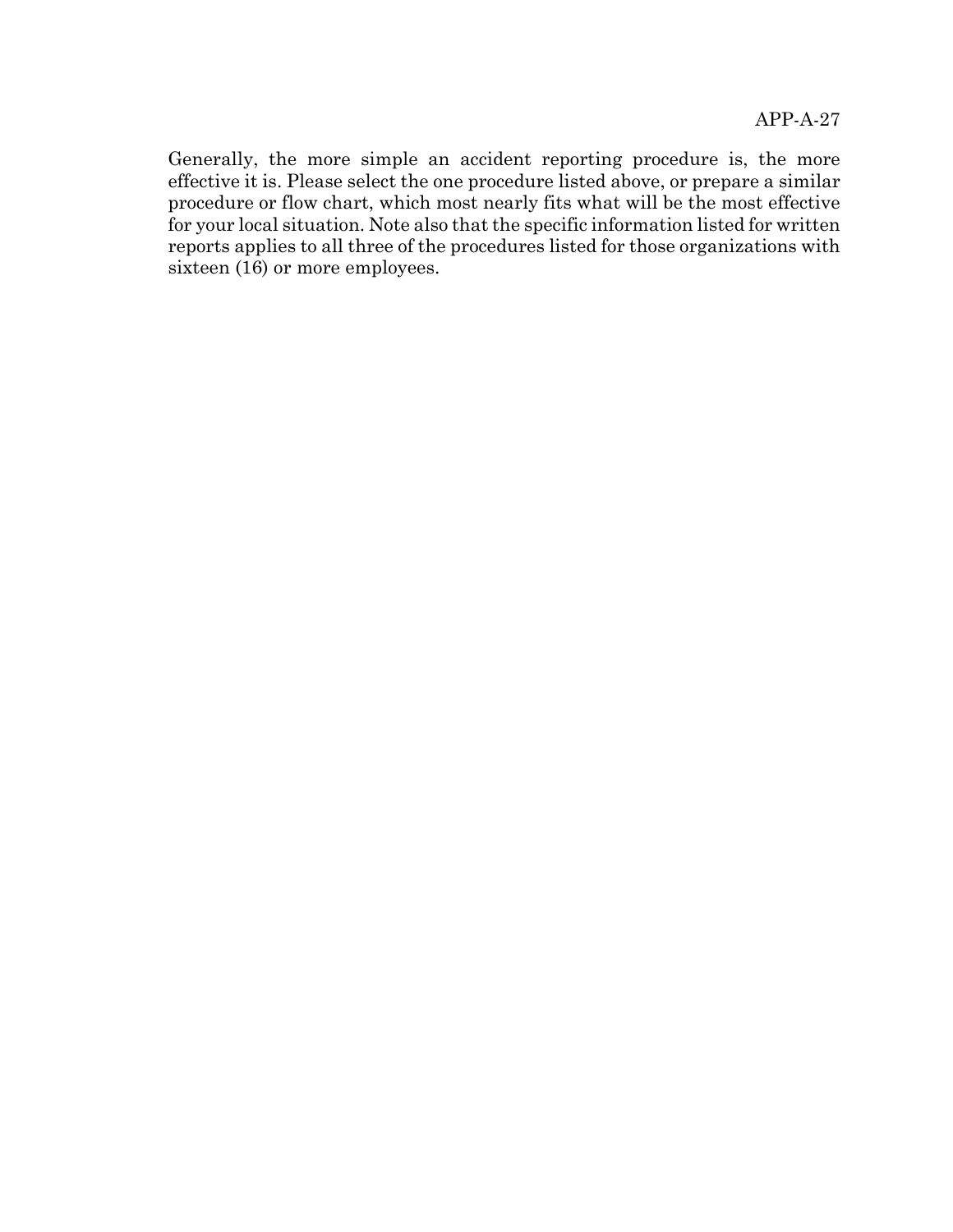APP-B-1

# **APPENDIX B**

# GREASE TRAP SIZING METHODS STEP SYSTEM APPLICATION FORM FOG APPLICATION AND IMPLEMENTATION PLAN ENFORCEMENT RESPONSE PLAN

(Ord. #14-01, June 204)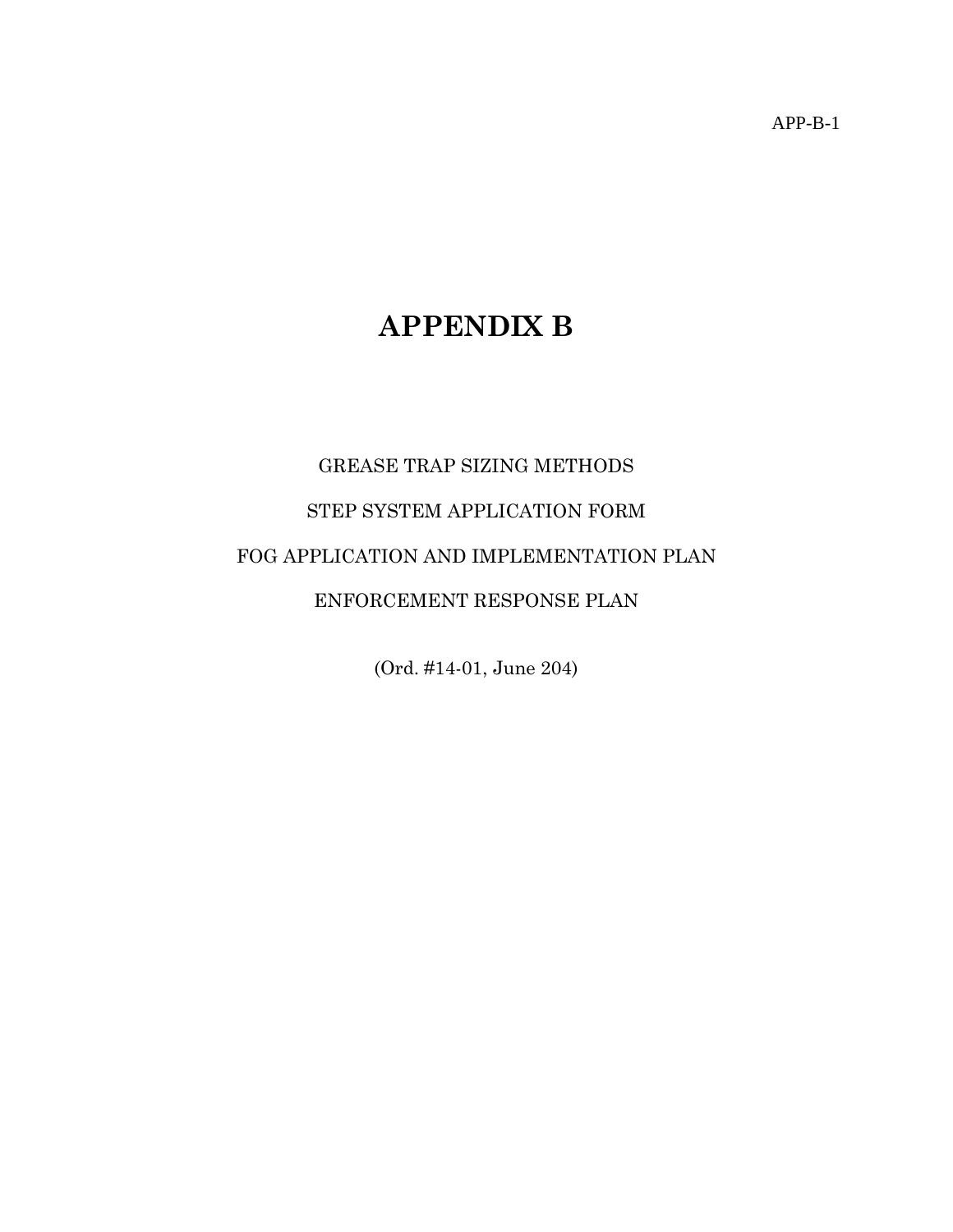APP-B-2

# **GREASE TRAP SIZING METHODS**

## **(SOURCE: EPA ONSITE WASTEWATER TREATMENT SYSTEMS MANUAL)**

# **1. Restaurants:**

(D) x (GL) x (ST) x (HR/2) x (LF) = Size of Grease Trap, (Gallons) where:

## D = Number of seats in dining area

| $GL =$ Gallons of waste water per meal |                       |
|----------------------------------------|-----------------------|
| Condition                              | Flow Rate (Gallons)   |
| With a Dishwashing Machine             | 6                     |
| Without a Dishwashing Machine          | 5                     |
| Singles Service Kitchen                | $\overline{2}$        |
| Food Waste Disposer Only               | $\mathbf{1}$          |
| $ST =$ Storage capacity factor         |                       |
| Kitchen Type                           | <b>Storage Factor</b> |
| <b>Fully Equipped Commercial</b>       |                       |
| Hours of Operation                     |                       |
| 8 Hours                                | 1.00                  |
| 12 Hours                               | 1.50                  |
| 16 Hours                               | 2.00                  |
| 24 Hours                               | 3.00                  |
| Singles Service Kitchen                | 1.50                  |
| $HR = Number of hours open$            |                       |
| $LF =$ Loading Factor                  |                       |
| Location                               | <u>Loading Factor</u> |
| Interstate Freeways                    | 1.25                  |
| Other Freeways                         | 1.00                  |
| Recreational Areas                     | 1.00                  |
| Main Highways                          | 0.80                  |
| Other Highways                         | 0.50                  |
|                                        |                       |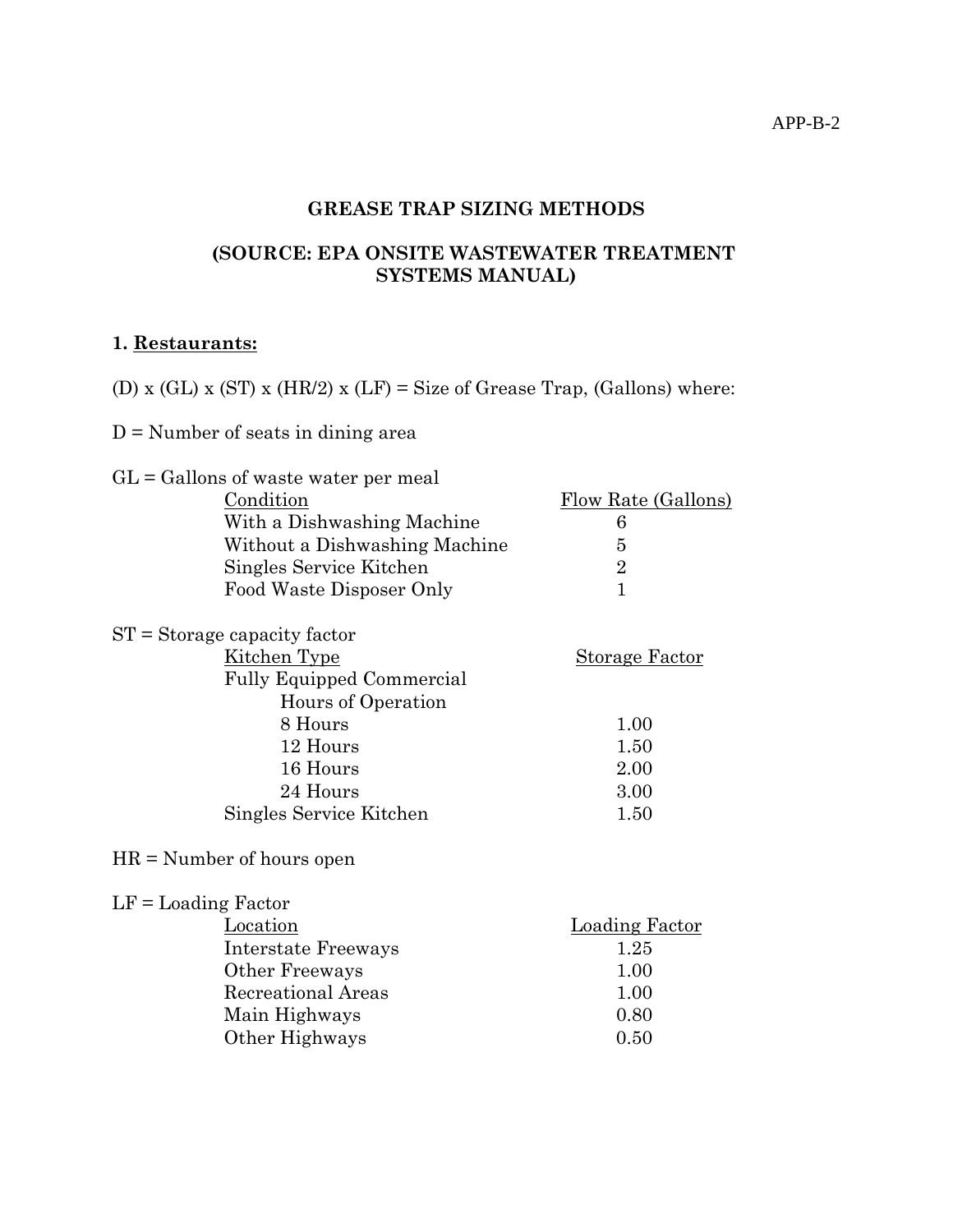## **2. Commercial kitchens with varied seating capacities (other than restaurants):**

# (M) x (GL) x (ST) x (LF) = Size of Grease Trap, (Gallons) where:

## M = Meals per day

|                       | $GL =$ Gallons of waste water per meal |                            |
|-----------------------|----------------------------------------|----------------------------|
|                       | Condition                              | <b>Flow Rate (Gallons)</b> |
|                       | With a Dishwashing Machine             | 6                          |
|                       | Without a Dishwashing Machine          | 5                          |
|                       | Singles Service Kitchen                | $\overline{2}$             |
|                       | Food Waste Disposer Only               | $\overline{1}$             |
|                       | $ST =$ Storage capacity factor         |                            |
|                       | <u>Kitchen Type</u>                    | <b>Storage Factor</b>      |
|                       | <b>Fully Equipped Commercial</b>       |                            |
|                       | Hours of Operation                     |                            |
|                       | 8 Hours                                | 1.00                       |
|                       | 12 Hours                               | 1.50                       |
|                       | 16 Hours                               | 2.00                       |
|                       | 24 Hours                               | 3.00                       |
|                       | Singles Service Kitchen                | 1.50                       |
| $LF =$ Loading Factor |                                        |                            |
|                       | Location                               | <b>Loading Factor</b>      |
|                       | Interstate Freeways                    | 1.25                       |
|                       | Other Freeways                         | 1.00                       |
|                       | Recreational Areas                     | 1.00                       |
|                       | Main Highways                          | 0.80                       |
|                       | Other Highways                         | 0.50                       |
|                       |                                        |                            |

Note: The minimum size grease traps shall be is 750 gallons.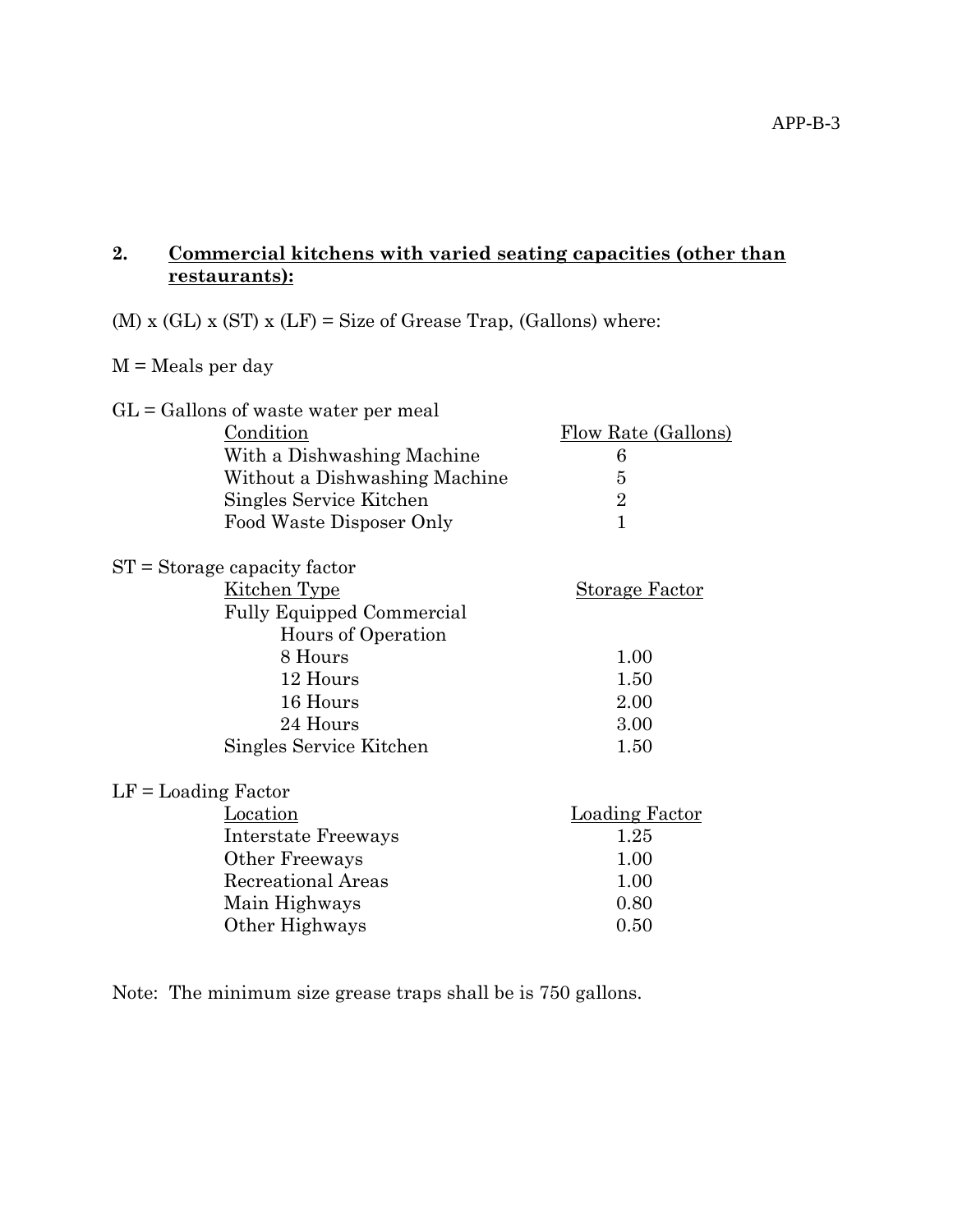#### **City of Tusculum, TN PO Box 5014 Tusculum, TN 37742**

# **STEP System Application Form**

| <b>Site Address:</b>            |       |              | Zip:   |             | Bldg. Permit # |          |  |
|---------------------------------|-------|--------------|--------|-------------|----------------|----------|--|
| <b>Legal Description</b><br>Lot |       | <b>Block</b> |        | Subdivision |                | Sec#     |  |
| <b>OR</b>                       | Acres |              | of the |             |                | Survey # |  |
| Tax Parcel #                    |       |              |        |             |                |          |  |

| <b>Property Owner:</b>   | Phone: | Email: |
|--------------------------|--------|--------|
| <b>Mailing Address:</b>  | Fax:   |        |
| <b>Designer's Name:</b>  | Phone: | Email: |
| <b>Mailing Address:</b>  | Fax:   |        |
| <b>Builder or Agent:</b> | Phone: | Email: |

## **Type of Development**

| . .<br>$\Box$ Single Family Residential<br>Living area size: |  |                   | Bedrooms:                                 |
|--------------------------------------------------------------|--|-------------------|-------------------------------------------|
| Estimated daily water use (Gallons):                         |  |                   |                                           |
| $\Box$ Non-residential (or multi-family residential)         |  |                   |                                           |
| Type of use:                                                 |  | Size of building: |                                           |
| Days occupied per week:<br>No. of employees:                 |  |                   | No of customers:                          |
| Estimated daily water use (Gallons):                         |  |                   | Is water used in a manufacturing process? |
|                                                              |  |                   |                                           |

9 Onsite Common Field (Decentralized System)

Distance from the property lines to the closest organized sewer line:

 $\Box$  Less than 100 feet (Actual Distance: ft.)

 $\Box$  Greater than 100 feet (Actual Distance: ft.)

I CERTIFY THAT THE ABOVE STATEMENTS ARE TRUE AND CORRECT. AUTHORIZATION IS HEREBY GIVEN TO THE CITY OF TUSCULUM TO ENTER UPON THE ABOVE DESCRIBED PRIVATE PROPERTY FOR THE PURPOSE OF SITE EVALUATIONS AND INSPECTIONS OF THE STEP SYSTEM.

| <b>Signature of Owner</b> | <b>Printed Name of Owner</b> |  |
|---------------------------|------------------------------|--|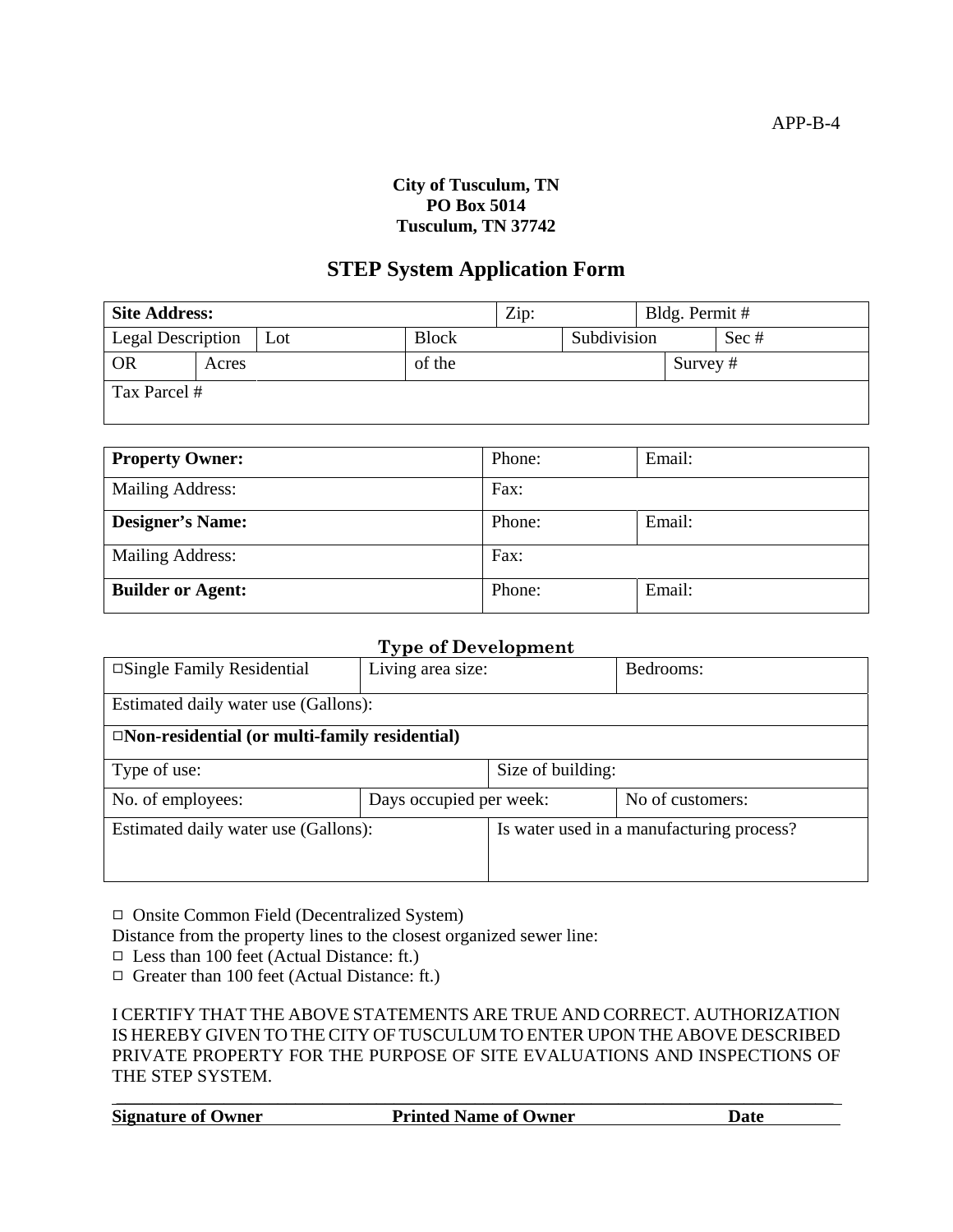#### **City of Tusculum, TN PO Box 5014 Tusculum, TN 37742**

#### FOG APPLICATION FORM FOR COMMERCIAL AND/OR RESTAURANT WASTEWATER DISCHARGE

#### SECTION A – GENERAL INFORMATION

| 1. |                                                                                                                                                                                                                                     |  |
|----|-------------------------------------------------------------------------------------------------------------------------------------------------------------------------------------------------------------------------------------|--|
|    | A. Facility Name: <u>A. Experimental</u> Control of the Second Control of the Second Control of the Second Control of the Second Control of the Second Control of the Second Control of the Second Control of the Second Control of |  |
|    |                                                                                                                                                                                                                                     |  |
| 2. | <b>Facility Address</b>                                                                                                                                                                                                             |  |
|    |                                                                                                                                                                                                                                     |  |
|    |                                                                                                                                                                                                                                     |  |
| 3. | <b>Business Mailing Address:</b>                                                                                                                                                                                                    |  |
|    |                                                                                                                                                                                                                                     |  |
|    |                                                                                                                                                                                                                                     |  |
| 4. | Designated signatory authority of the facility:<br>(Attach similar information for each authorized representative)                                                                                                                  |  |
|    |                                                                                                                                                                                                                                     |  |
|    |                                                                                                                                                                                                                                     |  |
|    |                                                                                                                                                                                                                                     |  |
|    |                                                                                                                                                                                                                                     |  |
|    |                                                                                                                                                                                                                                     |  |
| 5. | Designated facility contact:                                                                                                                                                                                                        |  |
|    |                                                                                                                                                                                                                                     |  |
|    |                                                                                                                                                                                                                                     |  |
|    | Phone:                                                                                                                                                                                                                              |  |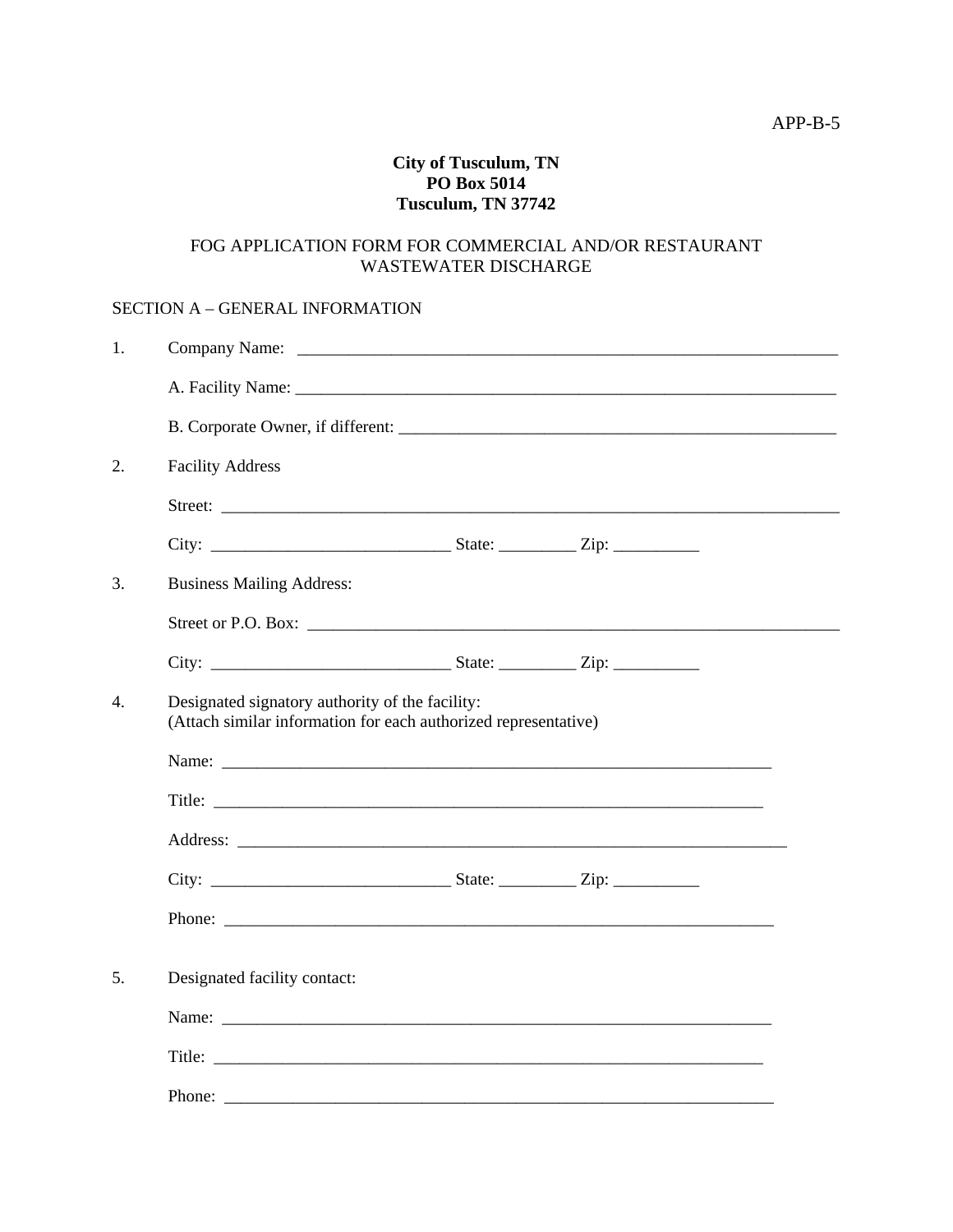#### APP-B-6

#### **SECTION B – WATER SUPPLY**

| 1. | Name as it appears on the water bill: |  |  |
|----|---------------------------------------|--|--|
|    |                                       |  |  |
|    |                                       |  |  |
|    |                                       |  |  |
| 2. |                                       |  |  |
| 3. |                                       |  |  |

#### **SECTION C – WASTEWATER DISCHARGE INFORMATION**

- 1. Wastewater Classification Sheet (WCS) Use the attached blank template to describe each wastestream in relation to the grease interceptor and/or grease trap at your facility.
- 2. Are any changes or expansions planned during the next three years that could alter wastewater volumes or characteristics? Consider expansion and any other significant wastewater volume increases.

 $\Box$  Yes  $\Box$  No (If No, skip question 3)

3. Briefly describe these changes and their effects on the wastewater volume and characteristics: (Attach additional sheets if needed.)

\_\_\_\_\_\_\_\_\_\_\_\_\_\_\_\_\_\_\_\_\_\_\_\_\_\_\_\_\_\_\_\_\_\_\_\_\_\_\_\_\_\_\_\_\_\_\_\_\_\_\_\_\_\_\_\_\_\_\_\_\_\_\_\_\_\_\_\_\_\_\_\_\_\_\_\_\_\_

\_\_\_\_\_\_\_\_\_\_\_\_\_\_\_\_\_\_\_\_\_\_\_\_\_\_\_\_\_\_\_\_\_\_\_\_\_\_\_\_\_\_\_\_\_\_\_\_\_\_\_\_\_\_\_\_\_\_\_\_\_\_\_\_\_\_\_\_\_\_\_\_\_\_\_\_\_\_

\_\_\_\_\_\_\_\_\_\_\_\_\_\_\_\_\_\_\_\_\_\_\_\_\_\_\_\_\_\_\_\_\_\_\_\_\_\_\_\_\_\_\_\_\_\_\_\_\_\_\_\_\_\_\_\_\_\_\_\_\_\_\_\_\_\_\_\_\_\_\_\_\_\_\_\_\_\_

#### **SECTION D - TREATMENT**

- 1. Does your facility have a grease interceptor or grease traps?
	- $\square$  Yes
	- $\Box$  No (If No, skip to section E)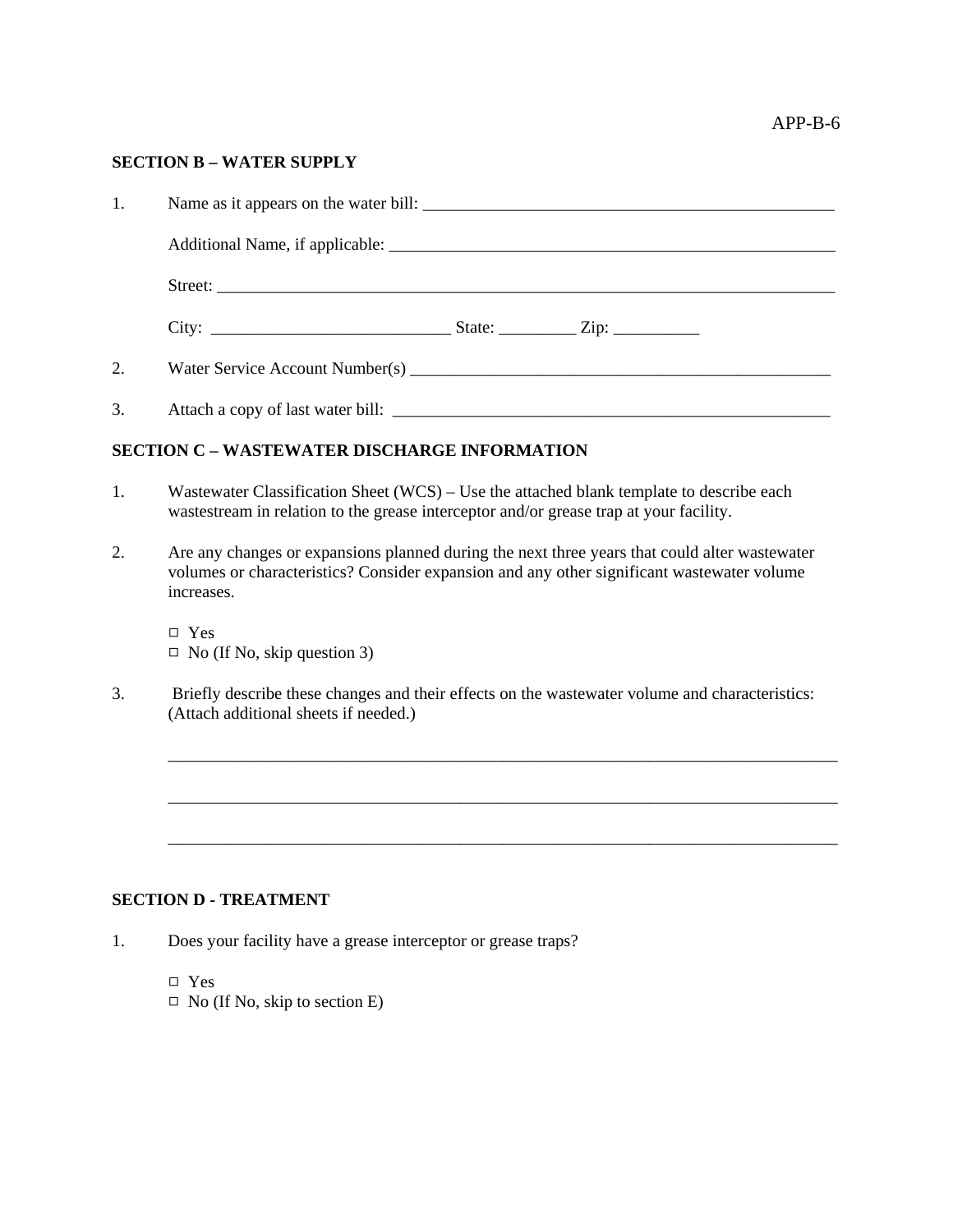| Location | Size | <b>Additional Specifications</b> | Type (Circle One)    |
|----------|------|----------------------------------|----------------------|
|          |      |                                  | Grease Interceptor / |
|          |      |                                  | <b>Fixture Trap</b>  |
|          |      |                                  | Grease Interceptor / |
|          |      |                                  | <b>Fixture Trap</b>  |
|          |      |                                  | Grease Interceptor / |
|          |      |                                  | <b>Fixture Trap</b>  |

#### 2. List the location, size, and specifications for all grease interceptors at your facility:

3. Are these grease traps/interceptors serviced regularly (i.e. pumped on, at least, a quarterly basis)?

 $\Box$  Yes

 $\hfill \Box$  No

How often are they serviced?

| Location | <b>Service Frequency</b> |
|----------|--------------------------|
|          |                          |
|          |                          |
|          |                          |
|          |                          |

4. Are there additives placed into the grease interceptor (i.e. enzymes, bacteria, etc.)?

- □ Yes
- $\Box$  No

How often are they added to the interceptor?

| Location | <b>Service Frequency</b> |  |  |
|----------|--------------------------|--|--|
|          |                          |  |  |
|          |                          |  |  |
|          |                          |  |  |

List all additives used?

| Location | <b>Service Frequency</b> |  |  |  |
|----------|--------------------------|--|--|--|
|          |                          |  |  |  |
|          |                          |  |  |  |
|          |                          |  |  |  |
|          |                          |  |  |  |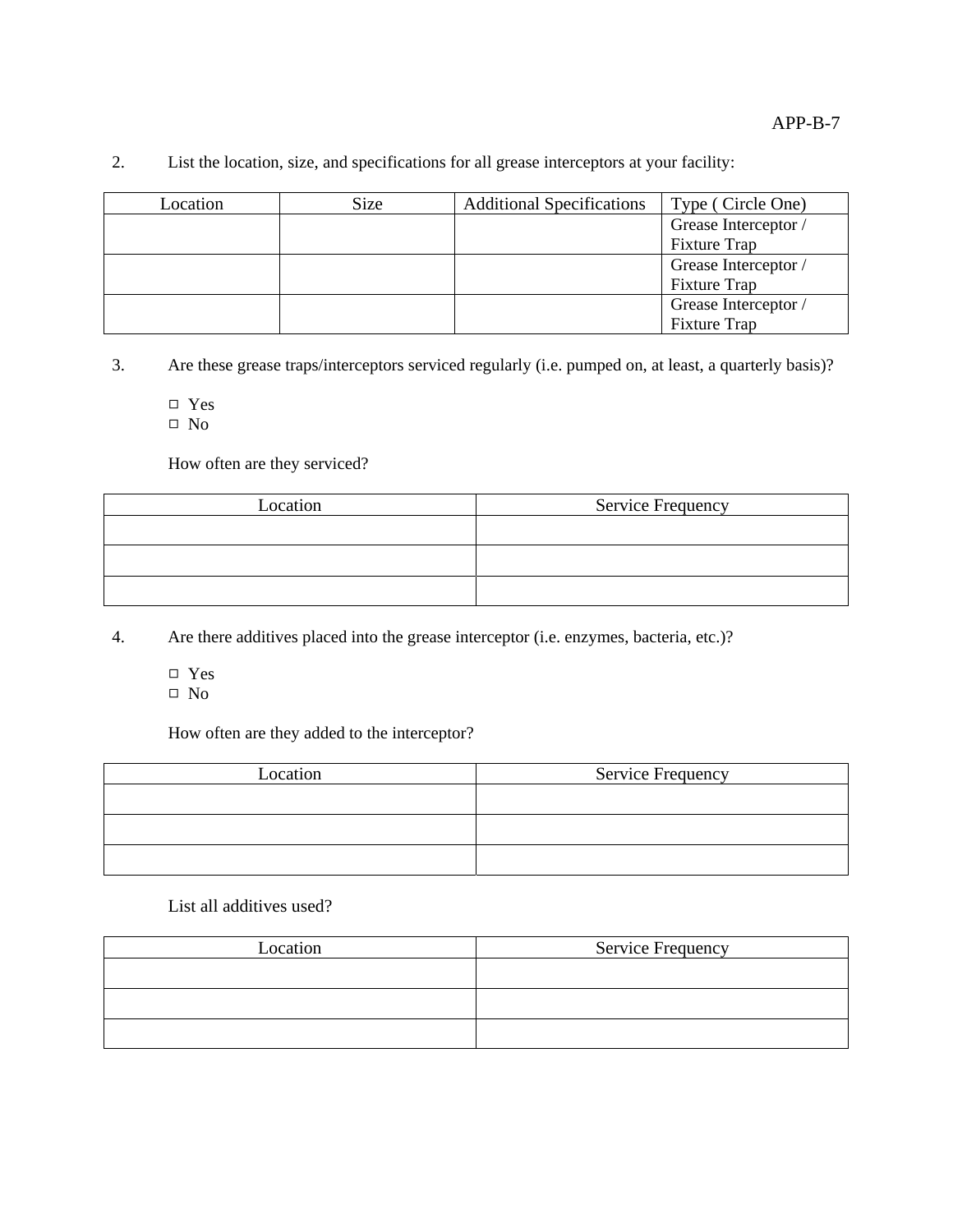#### **SECTION D – FACILITY OPERATIONAL CHARACTERISTICS**

#### 1. Shift Information

| <b>Work Days</b>              |     |      |     |    |     |     |     |
|-------------------------------|-----|------|-----|----|-----|-----|-----|
|                               | Mon | Tues | Wed | Th | Fri | Sat | Sun |
| Shifts worked per day         |     |      |     |    |     |     |     |
| Employees per shift $-1st$    |     |      |     |    |     |     |     |
| Employees per shift $-2nd$    |     |      |     |    |     |     |     |
| Employees per shift $-3^{rd}$ |     |      |     |    |     |     |     |

2. List all major equipment used for food preparation at your facility (i.e. grills, garbage disposals, fryers, dishwashers, sinks etc.):

| Type | Size/Specifications |
|------|---------------------|
|      |                     |
|      |                     |
|      |                     |
|      |                     |
|      |                     |
|      |                     |
|      |                     |

3. Provide a copy of the indoor and outdoor plumbing floor diagrams, which should include the location of all water meters, facility sewer connections, grease interceptors/traps, sinks, floor drains, dishwashers, restrooms, etc. If no professional drawing exists a hand drawn copy will be acceptable.

#### **SECTION F - CONFIDENTIAL BUSINESS INFORMATION**

All information contained in this application and corresponding Wastewater Discharge Permit are considered public information and is available to any member of the public upon request. All effluent data collected or submitted shall be made available to the public without restriction.

Confidential information is information that is considered proprietary, trade secrets, or have an adverse impact on a business advantage should it be divulged. Any information that is considered confidential will be handled as such and kept in our records department under separate cover and is not available to the public.